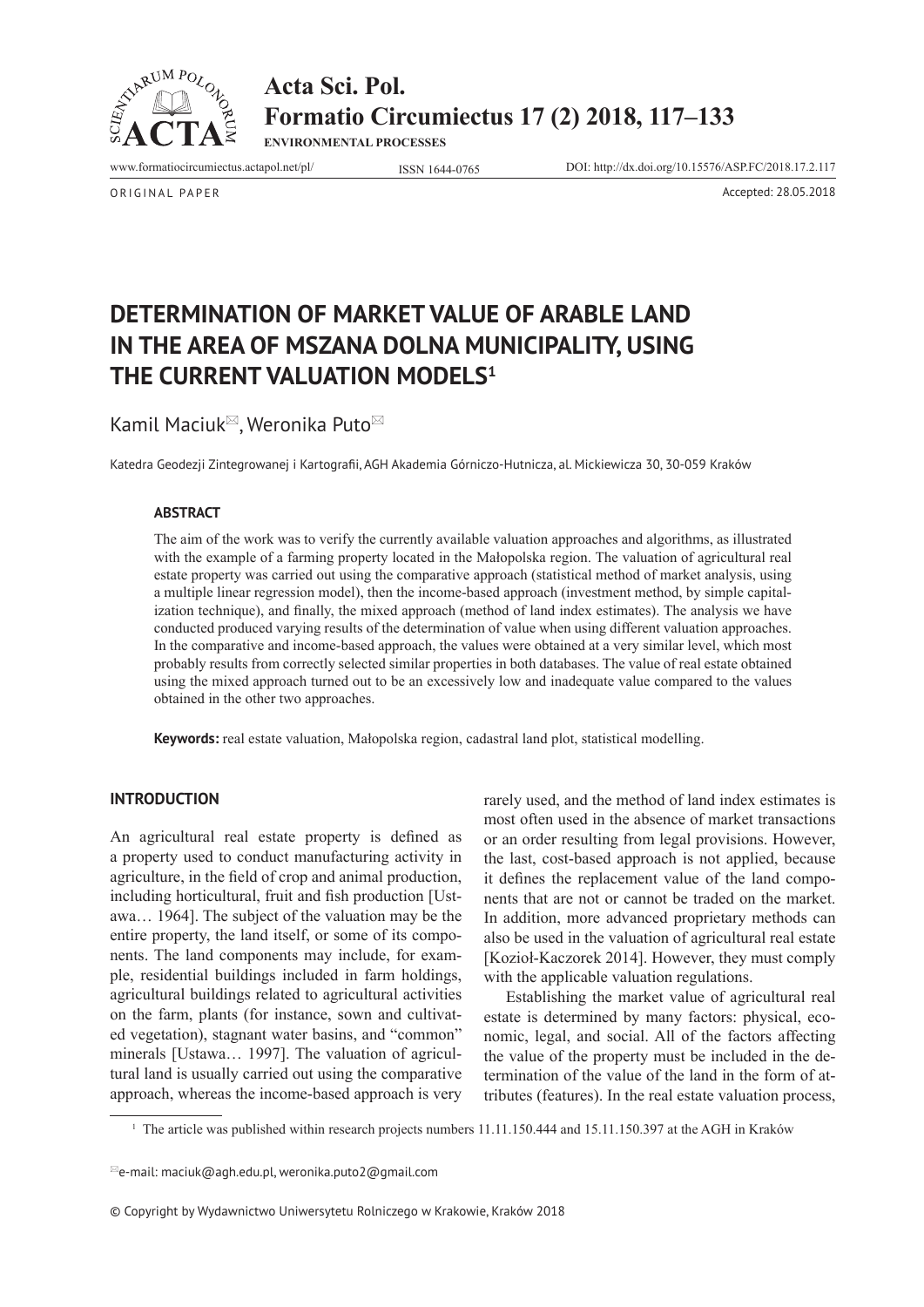it is important to determine the hierarchy of influence of respective features on the property's price [Kozioł-Kaczorek and Parlińska 2011]. In some approaches and valuation methods, it is required that a database is created of at least several, a dozen or more properties similar to the one subjected to the valuation. According to the law [Ustawa… 1997], a similar property "should be understood as a property that is comparable to the real estate property being the subject of the valuation, due to its location, legal status, purpose, use, and other features affecting its value". This definition refers to the characteristics of the notion of similarity, and it allows the criteria for its assessment to be created, whereas in the process of property valuation, it plays a very important role [Zyga 2009]. This type of database is used, inter alia, during the valuation using the comparative approach [Cichociński and Parzych 2006]. A correctly compiled database should guarantee the possibility of comparison according to the criteria of selected features, which affect the value.

In the process of agricultural real estate value appraisal, the comparative approach is used in most cases [Siejka 2011, Zydro et al. 2016]. In this approach, value is influenced by many factors, depending on the market characteristics in the given type of the real estate market being analysed. These include geometric, physiographic, environmental, and utilitarian factors [Borcz and Kowalczyk 2003, Gawroński and Prus 2005]. One of the features taken into account in almost every valuation of this type is the soil valuation class, i.e. the category of soil quality. As demonstrated by the analyses, plots with IV–VI valuation class often have higher prices than land with the valuation class of I–III, which results from the easy option of changing their farming designation (not requiring the consent of the Minister of the Environment) and transformation into construction plots, for instance [Pietrzykowski, 2011]. Similar analyses have shown that the local spatial development plan (MZPP) also has a major impact on the value of agricultural real estate property [Zydroń 2011, Lasota and Stanek 2016], having compared the prices of agricultural properties in the areas with and without the current local plan.

The valuation of agricultural real estate using the income-based approach is very rarely used, because in this method of valuation, the value of real estate depends on the expected income that the investor will obtain from payments of rent, or other income from the real estate. The market segment for this type of real estate has a much lower rate of return than, for example, office properties that can bring income from their lease. Therefore, it is now a rare practice to invest in agricultural property as real estate that could generate income from rent or lease [Laskowska 2011]. Nevertheless, over the past few years there has been an upward trend in the demand for arable land, as well as a climbing trend in prices, which has not been observed for other types of real estate property. Investment decisions are influenced not only by the potential income from the lease, but also by other factors, such as the potential appreciation of the value of agricultural land in the long run, the benefits of EU subsidies and other forms of agricultural support, the right to insurance in the KRUS system, or the increase in the area of farms in order to increase the profitability of agricultural production. Additionally, the increase in demand may be influenced by the ending of the 12-year protection period after Poland's accession to the EU. Until May 2, 2016, entrepreneurs and citizens of the European Economic Area needed to obtain a permit for the purchase of agricultural and forest property [Ustawa… 1920].

The mixed approach and the method of land index estimates are most often used in the absence of market transactions, when it is not possible to apply either the comparative or the income-based approach. The method takes into account the correlation between valuation classes and location in a specific tax district [Dudzińska 2010]. In addition, it takes into account several other factors that include, for example, the threat of erosion, farming culture, or the quality of access roads.

# **RESEARCH METHODOLOGY**

In order to estimate the market value of a real estate property in a comparative and income-based approach, prices and/or rents should be adjusted according to the valuation date, that is, the price/rent trend over time should be determined. Among the methods of determining the trend of price changes over time, a number of models can be applied, whilst the most popular and the most frequently used include the interval model, linear regression, or linear weighted regression. The linear regression model can be applied to databases that contain real estate properties with similar attri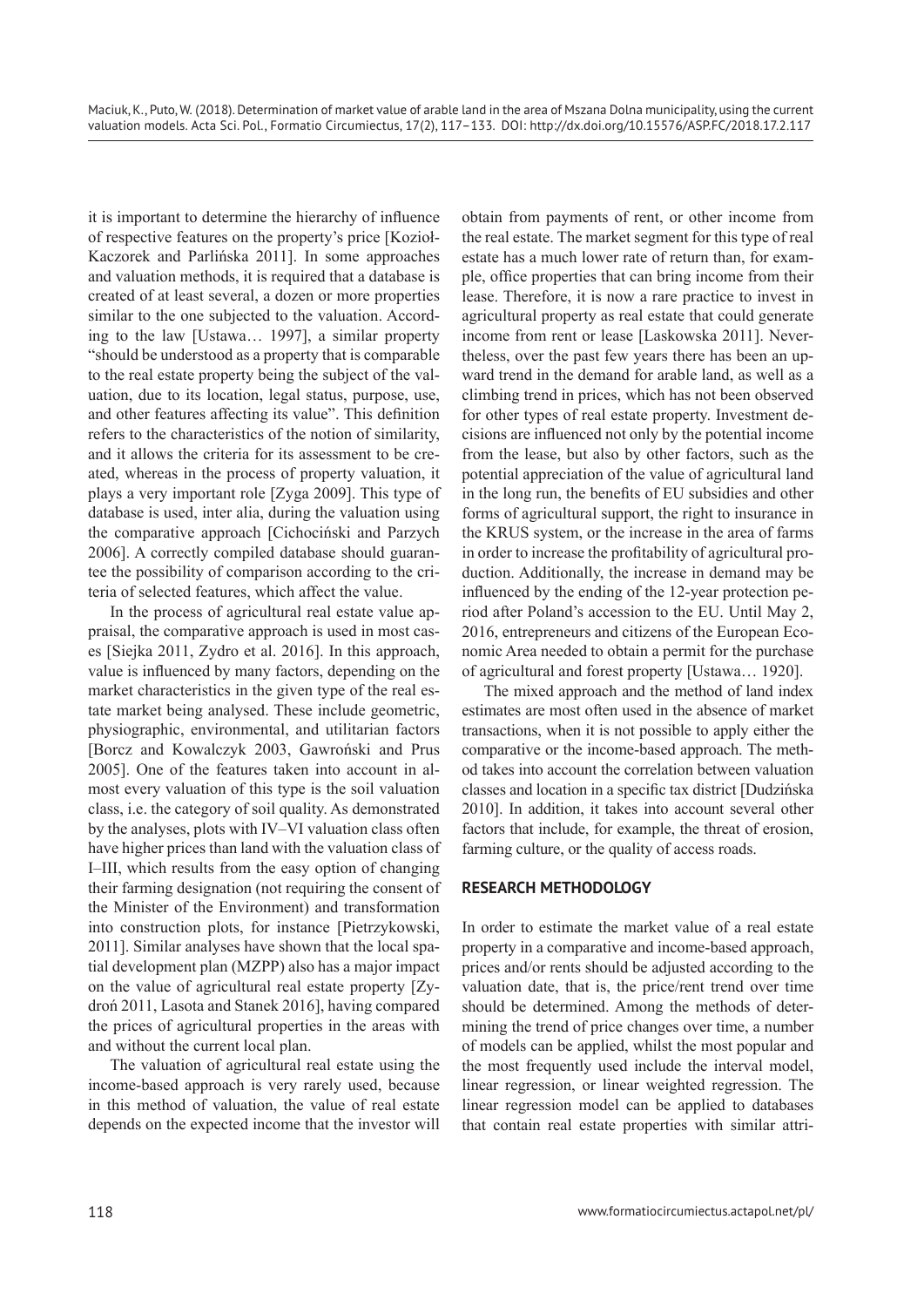butes to the valued property, where extreme transactions in these databases are offset from each other by at least 12 months, and where the valuation date does not fall later than 3 months after the last transaction date [Czaja 2001]. In this type of model, the line regression index B is calculated first, which determines the most probable increase in the unit price for each month.

$$
B = r \frac{\sigma(c)}{\sigma(t)} \tag{1}
$$

where:

- *r* price-time complete correlation coefficient,
- $\sigma(c)$  standard deviation for price,
- $\sigma(t)$  standard deviation for time.

Simple linear regression parameter *A* describing the projected price in the zero month is:

$$
A = c_{sr} - B \cdot t_{sr} \tag{2}
$$

where:

- $c_{\xi_r}$  average price of real estate property from the database,
- $t_{\xi_r}$  average time [in months] between the date of the valuation and the date of concluding the transaction for particular real estate properties.

The price updated relative to the date of the valuation of the *i*-th real estate property  $C_{i(t)}$  is calculated as:

$$
C_{i(t)} = C_i + B \cdot \Delta t \tag{3}
$$

where:

- *Ci* transaction price,
- $\Delta t$  time difference between the date of the valuation and the date of concluding the transaction.

The values of random deviations δ of adjusted prices to the prices from the regression model can be calculated from the following formula:

$$
\delta_i = c_i - (A + B \cdot t_i) \tag{4}
$$

where:

- $c_i$  adjusted price of the *i*-th real estate property,
- $t_i$  difference in months between the date of concluding the transaction of the *i*-th real estate property and the date of the valuation.

On the basis of the transactions occurring within a given real estate market, we should select such attributes that will best reflect the trend of price change. For undeveloped agricultural real estate or land not designated for this kind of development, in the valuation process, attributes such as location and situation, type of arable land, soil class, farming culture, obstacles to farming, shape of the plot, or the access to property are assigned [Dydenko 2015]. In order to relate the projected value of the appraised real estate property to the prices of the comparable real estate properties, it is necessary to assess to what extent the individual attributes shape transaction prices. The selection of attributes and their scales should be objective, and it should be established for similar real estate properties, which can provide grounds for comparison.

In the comparative approach to the valuation of agricultural land, three valuation methods can be applied: pairwise comparison, average price adjustment, and statistical analysis of the market. In the pairwise comparison method, the value of the appraised real estate property is determined on the basis of properties as similar as possible to the one being appraised. In the method of adjusting the average price, the value of the appraised real estate property is determined on the basis of average values from the whole database of similar properties. In the method of statistical analysis of the market, a group of representative real estate properties on the given market is taken into account for comparison, according to the location of the real estate being appraised. The method of statistical analysis of the market is implemented using various techniques, based on the assumption that all values related to the real estate market are random. Valuation procedures in this method must be based on mathematical statistics models. The present work uses the model of a multidimensional random variable, in the procedure of linear multidimensional regression. This procedure assumes that real estate prices can be modelled using linear multiple regression models, in which prices represent a dependent variable, while the attributes are independent variables. Parameters of these models are determined according to the least-squares principle, using matrix calculus. The linear model of multiple regression can be expressed with the following function [Czaja, 2001]: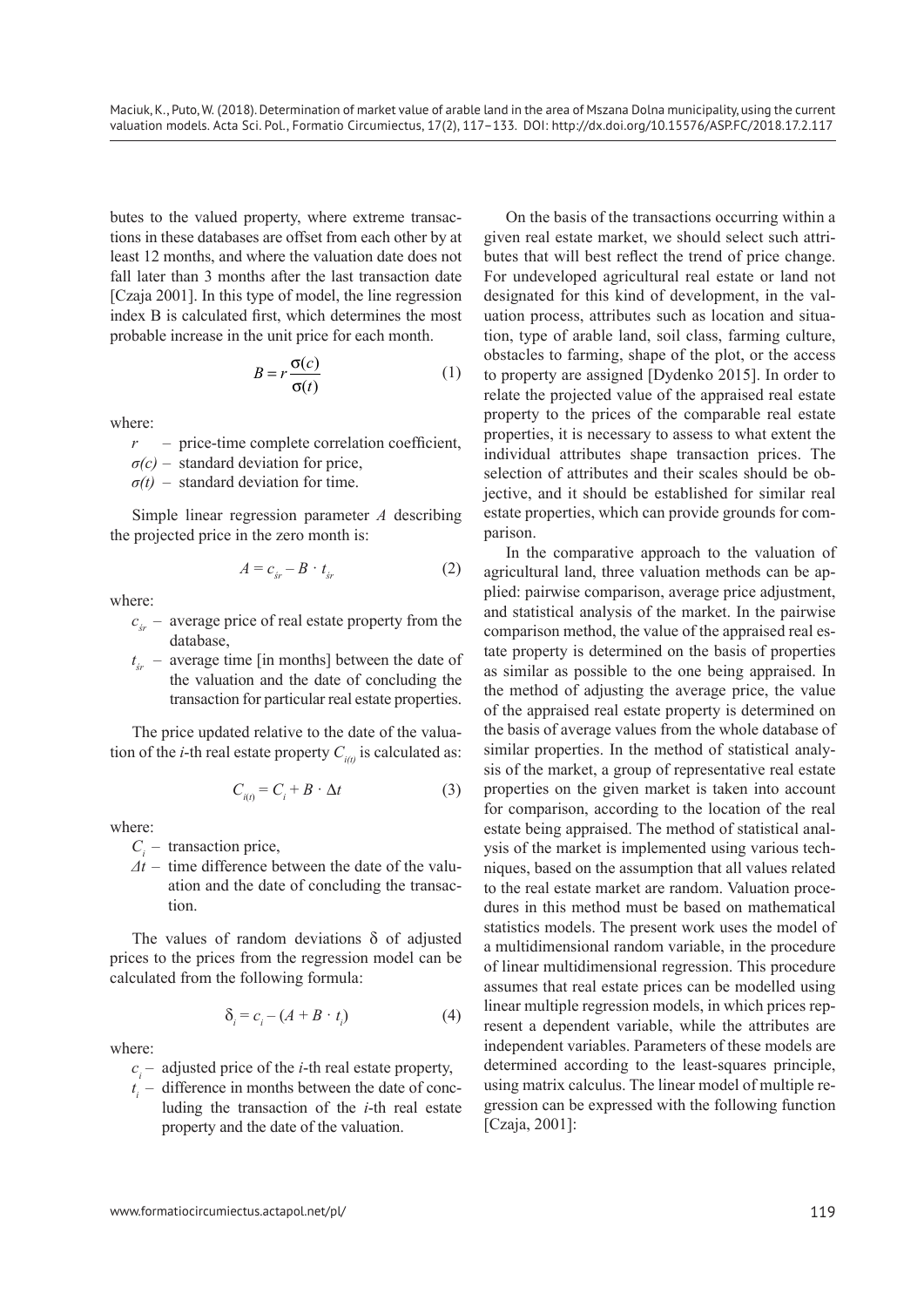$$
c = a_0 + a_1 \cdot X_1 + a_2 \cdot X_2 + \dots + a_k \cdot X_k \tag{5}
$$

where:

|                                      | - unit price of the real estate property                       |
|--------------------------------------|----------------------------------------------------------------|
|                                      | being appraised.                                               |
| $X_1, X_2, \ldots X_k$ – attributes, |                                                                |
|                                      | $a_0, a_1, \ldots, a_k$ – regression coefficient of variable c |
|                                      | versus variables $X_i$ (slope).                                |

Regression coefficients can be determined on the basis of the correlation matrix *K*, whose elements are linear correlation coefficients  $r_{ij}$  between variables  $X_i$ and *Xj* . The goodness of fit of the regression model to the set of information representing prices and property attributes is determined by the coefficient of determination, i.e. the square of the linear coefficient of multiple correlation  $R^2$ , which can be calculated according to the following formula:

$$
R^2 = 1 - \frac{\det(K)}{\det(K_0)}
$$
 (6)

where:

 $det(K)$  – determinant of the correlation matrix *K*,  $\det(K_0)$  – determinant of the submatrix  $K_0$  (matrix *K* after removing those matrix elements which concern prices).

The coefficients of the multiple linear regression model can be determined also on the basis of a system of equations, written in matrix format, as follows:

$$
X \cdot a = c \tag{7}
$$

The matrix *X* contains the values of individual property attributes that are the basis for the valuation. The matrix *a* is a one-column matrix of multiple correlation coefficients. Matrix *c* is a single-column matrix containing real estate prices being the basis for the valuation, adjusted for the valuation date. Therefore, the matrix of regression coefficients *â* is defined as:

$$
\hat{a} = (X^T \cdot X)^{-1} \cdot (X^T \cdot c) \tag{8}
$$

whereas, the value of the standard deviation, specifying the inaccuracy of estimation of the parameters in the multiple regression model, is determined using the following formula:

$$
(\hat{a})^2 = \frac{c^T \cdot c - \hat{a}^T \cdot x^T \cdot c}{n - k - 1} \tag{9}
$$

where:

- $n$  number of real estate properties being compared,
- *k* number of attributes being considered.

On the basis of multiple linear regression coefficients, a unit value of w is determined in the valued real estate of the following attributes:  $x_1, x_2, ..., x_k$  as follows:

$$
w = \begin{bmatrix} 1 & x_1 & x_2 & \dots & x_k \end{bmatrix} \cdot \begin{bmatrix} a_1 \\ a_2 \\ a_k \end{bmatrix}
$$
 (10)

The market value of the property W is calculated by multiplying the unit value w by the area S of the property:

$$
W_{\text{wyc}} = w \cdot S \tag{11}
$$

In order for the forecast obtained from the multiple linear regression model to be reliable, and its application to be feasible in the property appraisal process, the values of the attributes *â* of the real estate property being appraised must remain within the variability intervals of σ (*â*). If this condition is not met, then the projected property value will have little credibility, as it will result from extrapolation of the regression model.

The income-based approach is used to determine the value of income-generating properties or those that may potentially generate income, if the amount of this income is known or determinable. When using the income-based approach, we need to know the earned or potential income from rent or lease, or another income from the real estate property. In the case of arable land valuation, the income-based approach consists in capitalizing the expected income obtained from the rent or lease, whereby the value of the land depends on the annual income from land, and the value of the capitalization rate. In the income-based approach, we distinguish two methods: investment-based and profit-based. The investment-based method is used to determine the value of real estate properties that bring income from rents, which can be determined on the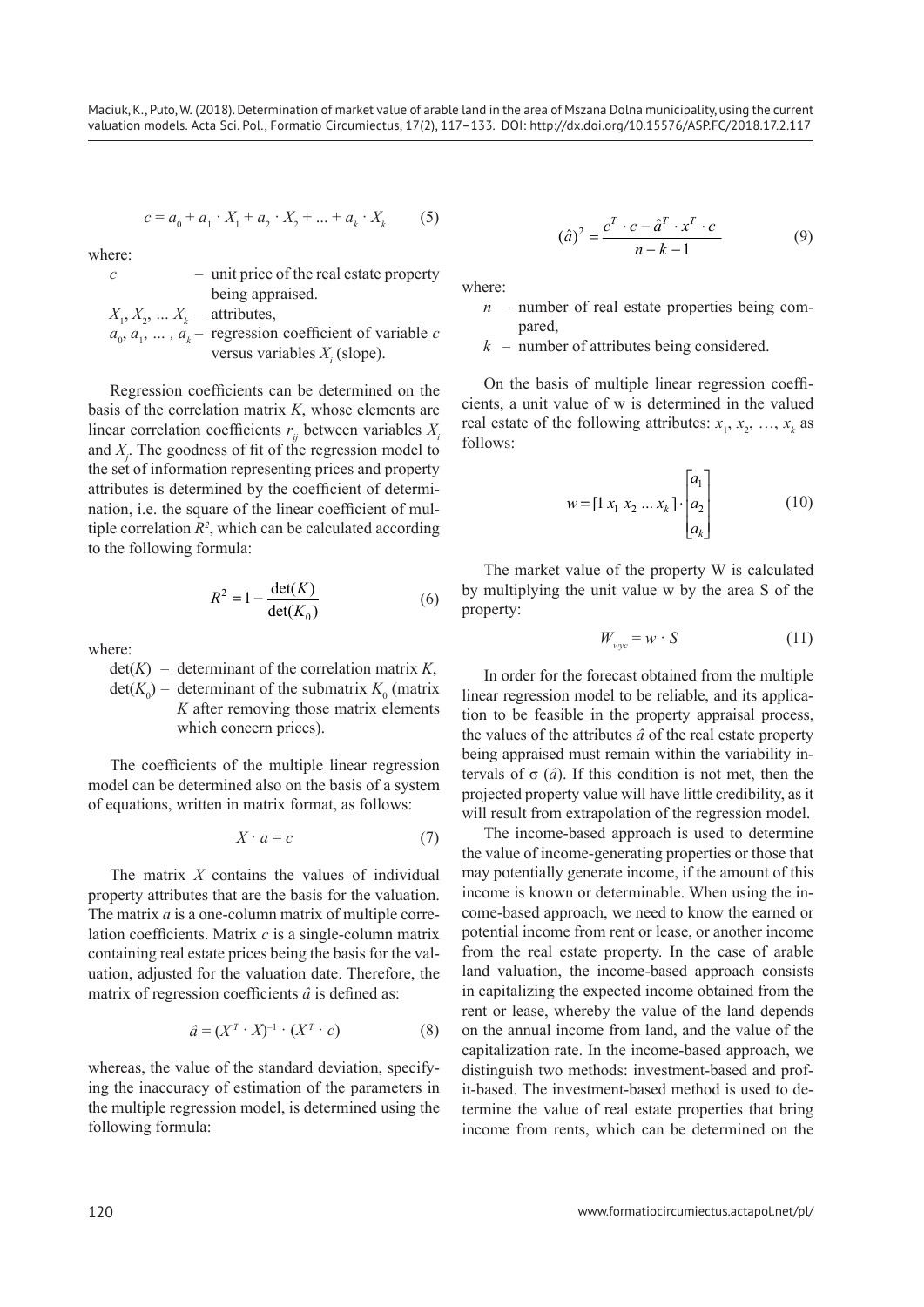basis of the analysis of the market rates regarding rent or lease. The profit-based method can be applied to agricultural real estate properties that bring or may bring income, for instance, orchards or fishing ponds. The income for this method is determined in an amount that is equal to the share of the property owner in the profits the property generates from the activity carried out on that property. Both the investment-based method and the profit-based method are applied using the simple capitalization technique, or the discounting of earnings streams. The simple capitalization technique consists in determining the value of real estate as the product of annual income multiplied by the capitalization rate. The capitalization rate represents the period in which the return on the funds invested for the purchase of real estate should take place, from the income obtained from the property. The capitalization rate is determined based on studying the real estate market, as the relationship between the transaction price that was paid for the property and the income that can be obtained from that property. While applying the technique of discounting income streams, the value of real estate is defined as the sum of discounted income streams, which originate from the income expected to be obtained from the given real estate property in particular years, increased by the residual value of the property.

In the simple capitalization technique, effective gross income (*EGI*, Polish: *EDB*) or net operating income (*NOI*, Polish: *DON*) can be considered, which is determined on the basis of earnings from the rental or lease of the real estate property. *EGI* (*EDB*) is adjusted by the rent risk factor:

$$
EDB = PDB - S \tag{12}
$$

where:

*PDB* (*PGI*) – potential gross income,

*S* – income loss justified by the market mechanism and the condition of the valuated property.

The income generated by the given property is expressed in real terms, which means that inflation is not the basis for differentiating its future levels. *PGI* (Polish: *PDB*) determines the gross income possible to obtain from the given real estate property, not taking losses into account. The latter include incomplete lease

time throughout the year and losses due to delayed payments, based on information obtained from the local real estate market. Ownership of a property is connected with incurring the operating costs (OC, Polish: WO), that is, the annual costs of property maintenance, encumbering the owner and conditioning the achievement of income at the anticipated level. In the valuation of real estate, these operating expenses are incurred, like the income obtained, at the end of the year. Operating costs include: property taxes, annual fees for perpetual usufruct of land, and other costs that are incurred periodically. These costs do not include, on the other hand: depreciation charges, repayments of principal and interest instalments on loans, or income tax. Due to the above, the actual income from the real estate property is net operating income *NOI* (*DON*), defined as:

$$
DON = EDB - WO \tag{13}
$$

The unit market value of the real estate property is defined as the product of the annual real estate income *NOI* (*DON*) and the straight-line capitalization rate  $(W<sub>\nu</sub>)$ :

$$
W = DON \cdot W_k \tag{14}
$$

The simple capitalization rate  $W_k$  reflects the number of years over which the sum of forecasted income can offset the market value of the real estate property. The value of the simple capitalization rate is determined on the basis of the market information collected, pertaining to the group of real estate properties sold and the group of real estate properties leased. Properties in both groups of real estate should be similar to the one being valued using the suitably selected scale of attributes.

$$
W_k = \frac{C}{D} \text{ year} \tag{15}
$$

where:

C – transaction price obtained for real estate property similar to the one being valued,

D – income obtained from real estate property similar to the one being valued.

Risk factors affecting the capitalization rate include primarily: location, utility standard, technical condition, leaseholders' reliability, size of buildings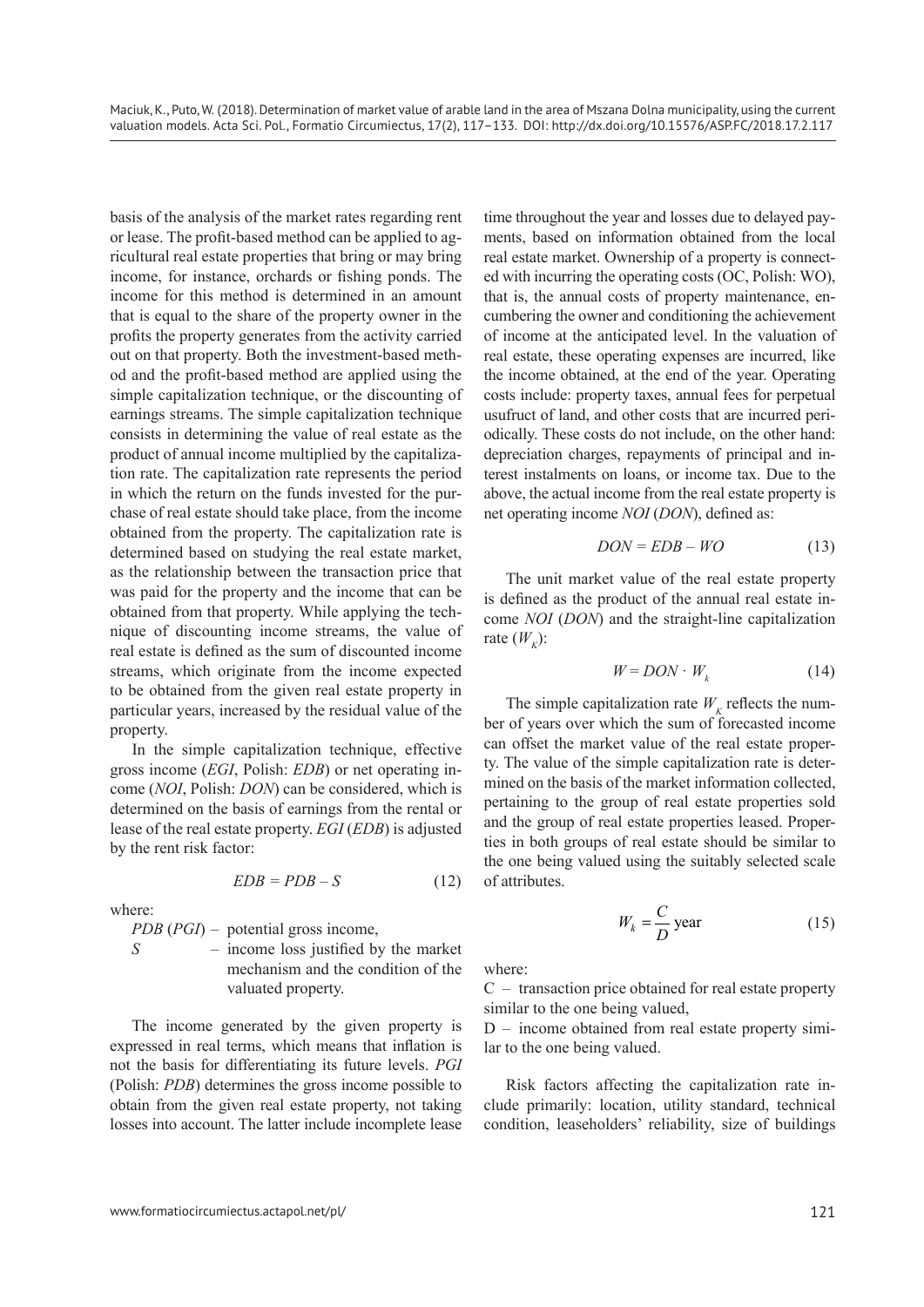and their functions, lease contract conditions for the real estate, or monument conservation protection. In addition, the  $W_k$  value should also take into account the risk regarding the volatility of income from the valued real estate property [Kucharska-Stasiak 2009].

According to art. 152 of the Law [Ustawa... 1997]: "If the existing conditions do not allow for a comparative or income-based approach, the market value of the property is determined using a mixed approach." From this provision it unmistakeably follows that we can determine the market value of real estate property in the mixed approach, but there must be clear and evident premises for the use thereof, that is, it is necessary to first exclude the possibility of applying other concepts. The mixed approach distinguishes three valuation methods: residual, liquidation costs, and land index estimates. The residual method is used to determine the market value of the real estate property, and it can be used to value the property that is subject to construction works. The method of liquidation costs is applied when the land components are designated for demolition, and the value of the property is determined as the difference between the costs of land acquisition and the costs of the liquidation of its components. In turn, the method of land index estimates is used in the process of property valuation of real estate designated for agricultural or forestry purposes, when there have been no comparable real estate transactions in the given market. The latter method is used only when data on either transaction prices or market rates of lease on real estate is missing on the local market [Konowalczyk et al. 1998]. According to § 18.2 of the Regulation [Rozporządzenie… 2004], "the value of the land is defined as the product of the estimated index of 1 ha of land multiplied by the price of 1 deciton of rye grain or the price of  $1 \text{ m}^3$  of wood". The basic formula when using the land index estimates method for the valuation of real estate properties designated for agricultural purposes is presented below:

$$
W_{\text{wyc}} = \sum (P_i \cdot N_{SZ}) \cdot C_2 \cdot (1 + v_1 + v_2 + \dots + v_k) \tag{16}
$$

where:

- *P<sub>i</sub>* the total area of arable land.
- $N_{\rm sz}$  estimated land index,
- $C_{\hat{z}}$  price per 1 deciton of rye grain,
- $v_k$  adjustment coefficients.

The rye grain price is quoted from the local market. The data from the real estate cadastre is used to determine the class (designation) of land. Valuation using this particular method is a complicated exercise in its procedure, whilst its application typically requires specialist knowledge of experts, whose assistance is often required in the valuation process. Adjustment coefficients *v* include: location in relation to main roads, quality of access roads, threat of erosion, difficulty of cultivation, farming culture, scale of environmental pollution, land use structure, presence of irrigation devices, and presence of infrastructure that would hinder the use of farming technologies.

**Table 1.** Arable land index estimates

| Tax      | Land index estimates in decitons of rye grain from<br>one hectare of arable land |     |     |     |                 |       |    |    |     |  |  |  |
|----------|----------------------------------------------------------------------------------|-----|-----|-----|-----------------|-------|----|----|-----|--|--|--|
| district | Soil quality classes (categories)                                                |     |     |     |                 |       |    |    |     |  |  |  |
|          |                                                                                  | Н   | Ша  | Шb  | IV <sub>a</sub> | - IVb | V  | VI | VIz |  |  |  |
| I        | 145                                                                              | 132 | 118 | 100 | 80              | 60    | 35 | 15 | 8   |  |  |  |
| Н        | 126                                                                              | 115 | 103 | 86  | 70              | -52.  | 30 | 12 | 5   |  |  |  |
| Ш        | 110                                                                              | 100 | 90  | 75  | 60              | 45    | 25 | 10 |     |  |  |  |
| IV       | 94                                                                               | 85  | 76  | 64  | 50              | 38    | 20 | 6  |     |  |  |  |

Source: Ustawa… 1920.

The catalogue of the coefficients listed above is legally delimited in §19 of the Regulation [Ustawa… 1920]. The value of land, determined in this method, also depends on the location in the given tax district, and on soil quality class (see: Table 1). The allocation of municipal areas to respective tax districts takes place in accordance with the legal regulation [Rozporządzenie… 2001].

# **DESCRIPTION OF THE DATABASE**

For the purpose of the present study, a real estate property was selected, located within the Mszana Dolna municipality. This municipality is situated in the Małopolska region, about 50 km south of Kraków – the capital of the Małopolska (Lesser Poland) region. The municipality in question is located in the southern part of the region, in the Limanowa *poviat* (district).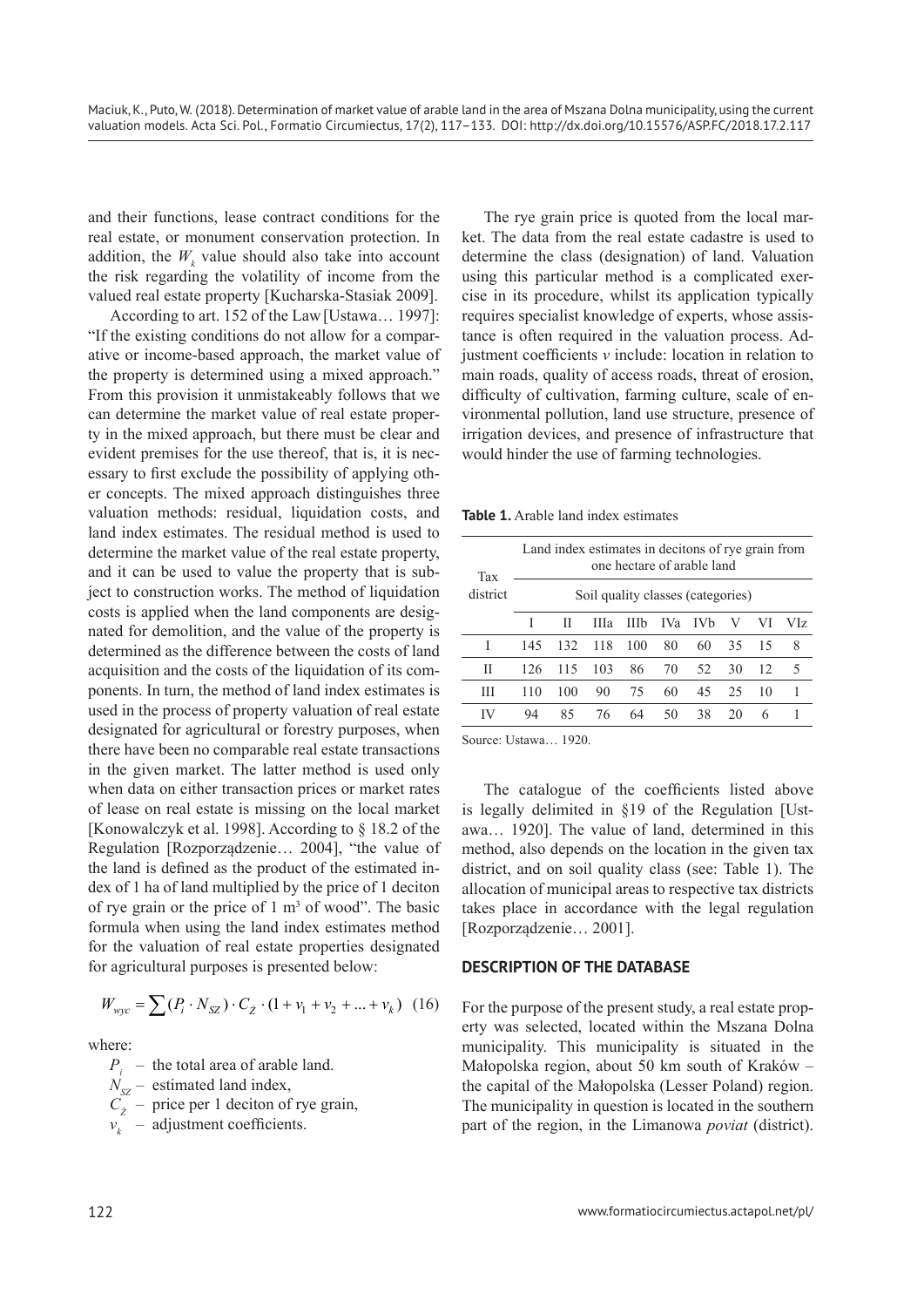State road number 28 and provincial roads numbers 964 and 968 run through the area of the Mszana Dolna municipality, enabling communication with nearby cities as well as with the capital of the province. The remaining roads running through the municipality are mainly *poviat*-grade and municipal-grade roads, in fairly good technical condition, with only some roads in residential areas having narrow roadways. The whole area of the municipality possesses high tourist and natural values; it is distinguished by a varied landscape and the richness of nature. The area of the municipality consists of mountainous terrain, with average soil quality, and favourable environmental values suitable for the farming economy. The area of the entire Mszana Dolna municipality is regulated by the local spatial management plan in accordance with [URL1, 2016]. Agricultural land in the municipality covers about 50% of all area, while forests cover the further 45%. Mszana Dolna municipality constitutes 18% of the district's area. The municipality includes nine towns: Glisne, Kasinka Mała, Kasina Wielka, Lubomierz, Łętowe, Łostówka, Mszana Górna, Olszówka, and Raba Niżna. The total area of the municipality is about 170 km2 . The population living in the municipality counts 17,500 people [URL2 2004, 2005 and 2010]. The figure below shows the area of the Mszana Dolna municipality.

In order to determine the value of real estate appraised in the comparative approach, a database of similar properties from the entire Mszana Dolna municipality was adopted. The database of real estate properties accepted for valuation was created in stages. Initially, the database included 162 transactions. In the first step, real estate properties with the non-agricultural designation in the Land Use Plan were removed from the database. Next, the mean area and its standard deviation were calculated from the database thus obtained. Only those properties were left in the database whose size remained within the range no greater than the value of a single standard deviation from the average price. Similar filtration was performed with respect to real estate prices. At the final stage of modelling the real estate database, only transactions up to 2 years back from the valuation date (August 2016) were adopted; also, areas designated as built-up agricultural land, undeveloped land, mixed-use land, agricultural land intended for development, as well as meadows



Fig. 1. Mszana Dolna municipality (source: URL3 2017).

and pastures, have all been removed. Having applied the aforementioned filters, the real estate property database adopted for the valuation process consisted of 37 transactions on land with an area between 0.0300 and 0.1900 ha, with prices in the range between PLN 23,500 per hectare and PLN 200,000 per hectare, and land classes from IVa through to VI. Next, seven attributes were established for each property in the valuation database: size, location, soil quality class, shape, access, obstacles, and surroundings. All the attributes other than the size were assigned a 3-point scale (see: Table 2).

Based on the analysis of the real estate properties from the database, it was observed that the highest prices were paid for properties located near other real estate properties with a similar designation, i.e. agricultural real estate. Another factor affecting the prices was the class of soil quality, namely, higher prices were obtained from land real estate properties with soil quality class IVa and IVb. The worse the class, the lower the property value. The value also decreased in the cases where the given land property was a meadow or a pasture. As for the shape of the property, land with the favourable ratio between the lengths of the sides is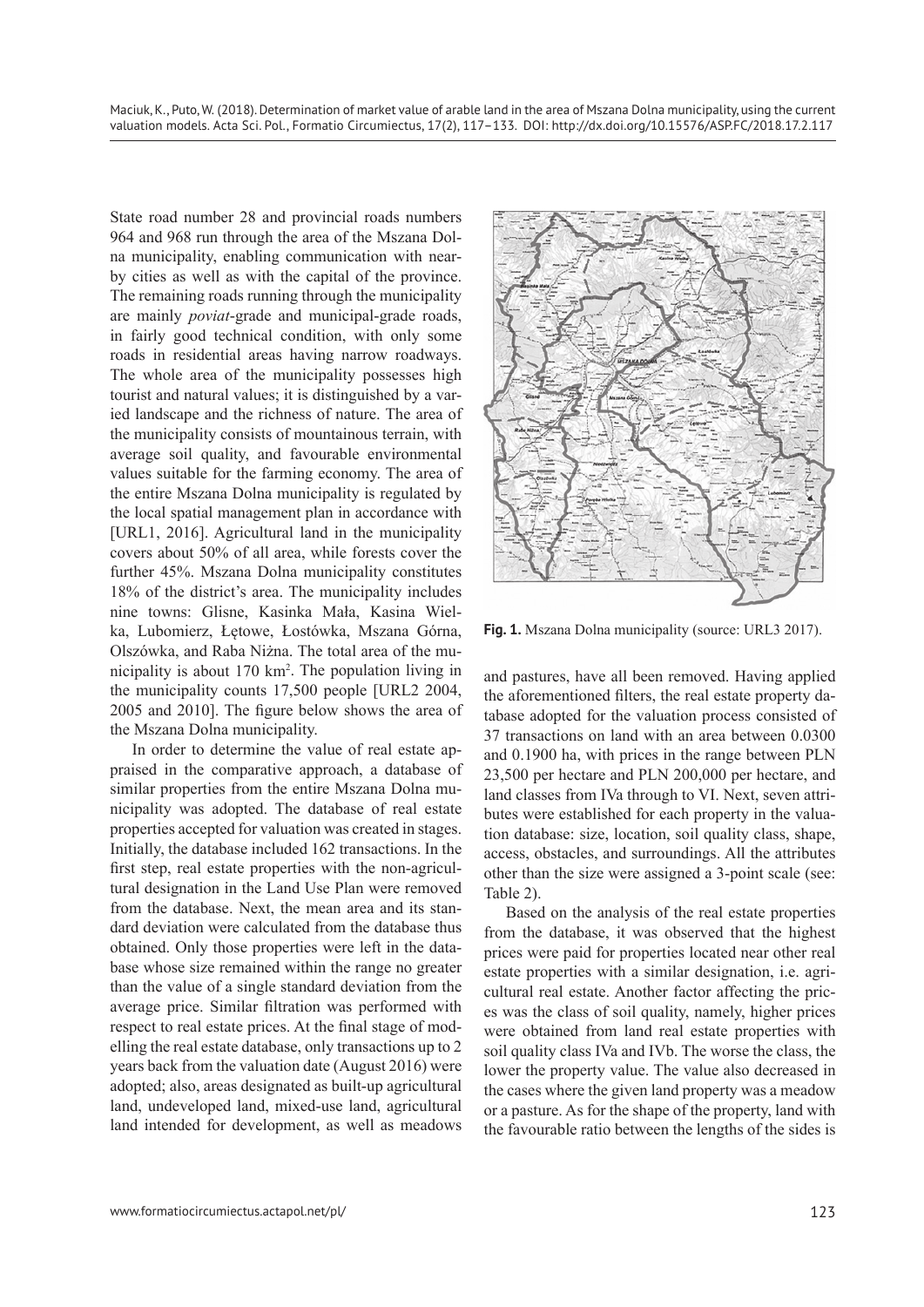| Σò,              | Plot of land | Cadastral area | Transaction date | Size, ha | Location         | Soil quality class | Shape                   | Vehicle access   | Barriers/obstacles | Surroundings     | PLN per ha<br>Unit price | Transaction price<br>PLN | Corrected unit<br>PLN per ha<br>price | deviations to<br>Random |
|------------------|--------------|----------------|------------------|----------|------------------|--------------------|-------------------------|------------------|--------------------|------------------|--------------------------|--------------------------|---------------------------------------|-------------------------|
| 1.               | 3769         | Kasina Wielka  | 05-02-2015       | 0.0400   | $\mathbf{1}$     | $\mathbf{1}$       | 1                       | $\boldsymbol{0}$ | $\boldsymbol{0}$   | $\boldsymbol{0}$ | 100 000                  | 4000.00                  | 83 300                                | $-20\,700$              |
| 2.               | 9666         | Kasina Wielka  | 17-02-2015       | 0.0500   | $\overline{c}$   | $\overline{c}$     | $\overline{c}$          | $\mathbf{1}$     | $\mathbf{1}$       | 1                | 150 000                  | 7500.00                  | 133 600                               | 30 000                  |
| 3.               | 2098         | Lubomierz      | 18-02-2015       | 0.0900   | $\mathbf{1}$     | 1                  | $\boldsymbol{0}$        | $\overline{c}$   | $\boldsymbol{0}$   | $\overline{c}$   | 55 600                   | 5000.00                  | 39 300                                | $-64300$                |
| $\overline{4}$ . | 3016/1       | Mszana Górna   | 15-04-2015       | 0.0500   | $\sqrt{2}$       | $\mathbf{1}$       | $\boldsymbol{0}$        | $\mathbf{1}$     | 1                  | 2                | 40 000                   | 2000.00                  | 25 400                                | $-76500$                |
| 5.               | 1718         | Raba Niżna     | 16-04-2015       | 0.0300   | $\mathbf{1}$     | $\overline{c}$     | $\overline{2}$          | $\sqrt{2}$       | $\boldsymbol{0}$   | $\mathbf{1}$     | 166 700                  | 5000.00                  | 152 100                               | 50 200                  |
| 6.               | 7620         | Kasinka Mała   | 21-04-2015       | 0.1500   | $\boldsymbol{0}$ | $\overline{c}$     | 1                       | 2                | 1                  | 1                | 66 700                   | 10000.00                 | 52 200                                | $-49400$                |
| $7. \,$          | 1723         | Lubomierz      | 04-05-2015       | 0.1700   | $\boldsymbol{0}$ | 1                  | 1                       | $\overline{c}$   | 1                  | 1                | 47 100                   | 8000.00                  | 33 000                                | $-68300$                |
| 8.               | 5444         | Kasina Wielka  | 19-06-2015       | 0.0500   | $\overline{c}$   | 2                  | $\overline{\mathbf{c}}$ | $\sqrt{2}$       | $\mathbf{1}$       | 2                | 120 000                  | 6000.00                  | 107 300                               | 7400                    |
| 9.               | 4298         | Kasina Wielka  | 24-06-2015       | 0.0900   | $\mathbf{1}$     | $\mathbf{1}$       | 1                       | $\boldsymbol{0}$ | $\mathbf{1}$       | 1                | 44 400                   | 4000.00                  | 31 900                                | $-67900$                |
| 10.              | 5424         | Mszana Górna   | 03-07-2015       | 0.1900   | 1                | 1                  | 1                       | $\boldsymbol{0}$ | 2                  | 1                | 73 700                   | 14000.00                 | 61 400                                | $-38000$                |
| 11.              | 6877         | Kasina Wielka  | 31-07-2015       | 0.0500   | $\mathbf{1}$     | 1                  | $\boldsymbol{0}$        | $\boldsymbol{0}$ | $\overline{c}$     | $\boldsymbol{0}$ | 40 000                   | 2000.00                  | 28 600                                | $-70100$                |
| 12.              | 3225         | Kasinka Mała   | 21-08-2015       | 0.0700   | $\boldsymbol{0}$ | $\boldsymbol{0}$   | 1                       | $\sqrt{2}$       | $\mathbf{1}$       | 2                | 64 300                   | 4500.00                  | 53 500                                | $-44500$                |
| 13.              | 5083         | Kasinka Mała   | 16-09-2015       | 0.0700   | 1                | $\overline{c}$     | $\mathbf{1}$            | $\boldsymbol{0}$ | $\boldsymbol{0}$   | 1                | 114 300                  | 8000.00                  | 104 300                               | 7 100                   |
| 14.              | 4979         | Kasinka Mała   | 23-09-2015       | 0.0600   | $\overline{c}$   | $\overline{c}$     | 1                       | $\overline{c}$   | $\overline{c}$     | $\overline{c}$   | 150 000                  | 9000.00                  | 140 200                               | 43 200                  |
| 15.              | 4066         | Kasinka Mała   | 12-10-2015       | 0.0400   | $\mathbf{1}$     | $\boldsymbol{0}$   | $\boldsymbol{0}$        | $\boldsymbol{0}$ | $\boldsymbol{0}$   | $\boldsymbol{0}$ | 75 000                   | 3000.00                  | 65 800                                | $-30600$                |
| 16.              | 2077         | Lubomierz      | 12-10-2015       | 0.0300   | $\boldsymbol{0}$ | $\mathbf{1}$       | 2                       | $\sqrt{2}$       | $\overline{c}$     | $\mathbf{1}$     | 150 000                  | 4500.00                  | 140 800                               | 44 400                  |
| 17.              | 3088/2       | Lubomierz      | 25-11-2015       | 0.0800   | $\boldsymbol{0}$ | $\overline{c}$     | $\overline{c}$          | $\sqrt{2}$       | $\overline{c}$     | $\mathbf{1}$     | 150 000                  | 12000.00                 | 142 100                               | 47 000                  |
| 18.              | 3089/10      | Lubomierz      | 11-12-2015       | 0.1100   | 2                | 1                  | 1                       | $\boldsymbol{2}$ | 1                  | $\overline{c}$   | 140 000                  | 15400.00                 | 132 600                               | 38 000                  |
| 19.              | 7373         | Kasina Wielka  | 29-12-2015       | 0.0500   | $\boldsymbol{0}$ | 1                  | 1                       | $\sqrt{2}$       | $\boldsymbol{0}$   | 1                | 60 000                   | 3000.00                  | 53 100                                | –40 900                 |
| 20.              | 7830         | Kasina Wielka  | 29-12-2015       | 0.0300   | $\overline{c}$   | $\overline{c}$     | 1                       | $\boldsymbol{0}$ | 2                  | $\overline{c}$   | 100 000                  | 3000.00                  | 93 100                                | $-900$                  |
| 21.              | 1724         | Lubomierz      | 15-01-2016       | 0.1700   | 2                | $\boldsymbol{0}$   | $\mathbf{1}$            | $\overline{c}$   | $\mathbf{1}$       | $\overline{c}$   | 70 600                   | 12000.00                 | 64 300                                | $-29300$                |
| 22.              | 1347         | Raba Niżna     | 03-02-2016       | 0.1700   | $\mathbf{1}$     | $\boldsymbol{0}$   | 1                       | $\mathbf{1}$     | 1                  | 1                | 23 500                   | 4000.00                  | 17700                                 | $-75300$                |
| 23.              | 4570         | Olszówka       | 18-02-2016       | 0.0541   | 2                | 2                  | 2                       | $\overline{c}$   | 2                  | 1                | 184 800                  | 10000.00                 | 179 500                               | 86 900                  |
| 24.              | 8254         | Kasina Wielka  | 16-03-2016       | 0.0400   | $\boldsymbol{0}$ | 2                  | 1                       | $\overline{c}$   | $\boldsymbol{0}$   | 1                | 50 000                   | 2000.00                  | 45 500                                | –46 200                 |
| 25.              | 1343         | Mszana Górna   | 17-03-2016       | 0.0700   | 2                | 2                  | 1                       | 1                | 2                  | 1                | 100 000                  | 7000.00                  | 95 500                                | 3 800                   |
| 26.              | 3865         | Lubomierz      | 24-03-2016       | 0.1600   | 1                | $\boldsymbol{0}$   | $\boldsymbol{0}$        | $\boldsymbol{0}$ | $\boldsymbol{0}$   | $\boldsymbol{0}$ | 50 000                   | 8000.00                  | 45 700                                | $-5700$                 |
| 27.              | 6953         | Kasina Wielka  | 16-04-2016       | 0.1700   | 1                | $\overline{c}$     | 1                       | $\overline{c}$   | $\overline{c}$     | $\overline{c}$   | 100 000                  | 17000.00                 | 96 400                                | 5 600                   |
| 28.              | 4276/1       | Kasina Wielka  | 26-04-2016       | 0.1500   | 1                | $\boldsymbol{0}$   | $\overline{2}$          | $\boldsymbol{0}$ | 1                  | 1                | 80 000                   | 12000.00                 | 76 700                                | $-13800$                |
| 29.              | 1622         | Mszana Górna   | 27-04-2016       | 0.1800   | 1                | 1                  | 1                       | $\boldsymbol{0}$ | $\mathbf{1}$       | 1                | 88 900                   | 16000.00                 | 85 700                                | $-4800$                 |
| 30.              | 4313         | Łostówka       | 27-04-2016       | 0.1300   | 1                | $\mathbf{1}$       | $\mathbf{1}$            | 1                | $\mathbf{1}$       | 1                | 100 000                  | 13000.00                 | 96 800                                | 6 3 0 0                 |
| 31.              | 452          | Kasina Wielka  | 27-05-2016       | 0.0400   | $\overline{2}$   | $\boldsymbol{2}$   | $\,1$                   | $\sqrt{2}$       | 2                  | 2                | 200 000                  | 8000.00                  | 197 700                               | 108 100                 |
| 32.              | 6959         | Kasina Wielka  | 07-06-2016       | 0.1200   | $\overline{2}$   | $\,1$              | $\mathbf{1}$            | $\sqrt{2}$       | 2                  | 2                | 116 700                  | 14000.00                 | 114 700                               | 25 500                  |
| 33.              | 8819         | Kasina Wielka  | 13-06-2016       | 0.0900   | $\overline{2}$   | 1                  | 1                       | 1                | 2                  | 1                | 72 200                   | 6500.00                  | 70 400                                | $-18700$                |
| 34.              | 2832         | Łostówka       | 15-06-2016       | 0.1200   | 1                | $\boldsymbol{0}$   | $\boldsymbol{0}$        | 1                | $\mathbf{1}$       | 1                | 100 000                  | 12000.00                 | 98 200                                | 9 3 0 0                 |
| 35.              | 1115         | Kasina Wielka  | 24-06-2016       | 0.0400   | 1                | $\overline{c}$     | $\boldsymbol{0}$        | $\sqrt{2}$       | 2                  | $\overline{c}$   | 150 000                  | 6000.00                  | 148 500                               | 59 800                  |
| 36.              | 2053         | Lubomierz      | 06-07-2016       | 0.1300   | $\overline{c}$   | 1                  | $\boldsymbol{0}$        | $\overline{c}$   | 2                  | 2                | 100 000                  | 13000.00                 | 98 900                                | 10 500                  |
| 37.              | 5981         | Kasina Wielka  | 12-08-2016       | 0.1100   | $\boldsymbol{0}$ | 1                  | $\boldsymbol{0}$        | $\boldsymbol{0}$ | $\boldsymbol{0}$   | 1                | 63 600                   | 7000.00                  | 63 600                                | $-23600$                |

Table 2. Database of similar real estate properties – comparative approach

Source: own study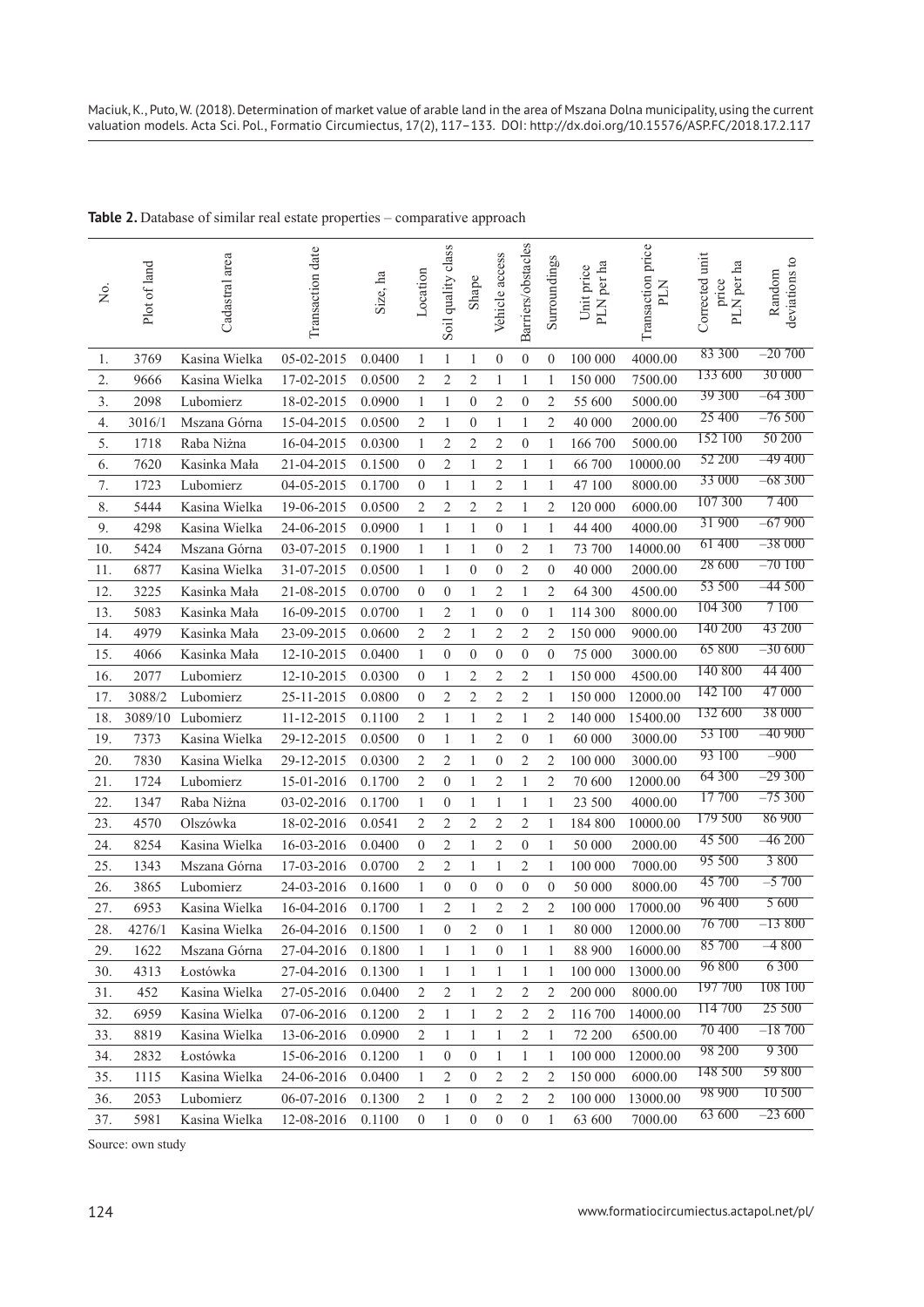the most highly valued, as it is the easiest to cultivate. The situation is the least favourable in the case of real estate with the length of one side not exceeding several meters. Concerning access to the property, the lowest prices were charged for real estate properties, to which there was no direct access either from the main road or from a dirt road. Obstacles affecting the cultivation of the land property, such as the presence of stones or trees, or the presence of utility infrastructure, did not have a clear impact on the value of the given property. The highest prices were charged for real estate properties on which these obstacles were not present, but also for those where such obstacles were present only on one part of the real estate. The weakest correlation between any given attribute and the price was observed for the attribute of surroundings. It is not possible to unambiguously assess which value of this latter feature had the greatest impact on the price. High prices were obtained for real estate properties located in the vicinity of areas with similar land use, as well as in the vicinity of land with designation other than farming. Also the fact whether or not there was a road

in the neighbourhood did not seem to have much impact on the price of the real estate property.

For the purpose of the valuation using the income approach, two databases of similar properties being the object of sale and lease have been created (Table 3). The database of 37 properties sold was adopted from the comparative approach. Due to the fact that only 13 properties that were the subject of the lease were found in the Mszana Dolna municipality, the equal number of 13 properties with the attributes as close as possible to the valued property were selected from among the 37 properties obtained. The size of real estate properties in the database ranged between 0.0400 ha and 0.1900 ha. The lowest price of the real estate property from the database was PLN 23,500 per hectare, while the most expensive real estate property was valued at PLN 120,000 per hectare. Within the municipality, there exists no register of real estate being the subject of the lease, due to the fact that most contracts are concluded verbally, and there is no written confirmation of the transaction. Therefore, database of the real estate properties being the subject

**Table 3.** Database of real estate properties sold – income-based approach

| $\overline{z}$ | Plot of land | Cadastral area | date<br>Transaction | Transaction price<br>PLN | Size, ha | Location       | Soil quality class | Shape          | Vehicle access | Barriers/obstacles | Surroundings   | PLN per ha<br>Price | Corrected price<br>PLN per ha | Random deviations<br><b>δ</b> model<br>to the | Weight p |
|----------------|--------------|----------------|---------------------|--------------------------|----------|----------------|--------------------|----------------|----------------|--------------------|----------------|---------------------|-------------------------------|-----------------------------------------------|----------|
| 1.             | 3769         | Kasina Wielka  | 5-02-2015           | 4 0 0 0                  | 0.0400   |                |                    |                | $\theta$       | $\overline{2}$     | $\theta$       | 100 000             | 106 700                       | 31 600                                        | 1.40     |
| 2.             | 1723         | Lubomierz      | 4-05-2015           | 8 0 0 0                  | 0.1700   | $\theta$       | $\overline{0}$     |                | $\overline{2}$ |                    |                | 47 100              | 53 100                        | $-23200$                                      | 1.75     |
| 3.             | 5444         | Kasina Wielka  | 19-06-2015          | 6 0 0 0                  | 0.0500   | $\overline{2}$ | 1                  |                |                |                    | 2              | 120 000             | 125 200                       | 48 600                                        | 1.75     |
| 4.             | 5424         | Mszana Górna   | 3-07-2015           | 14000                    | 0.1900   | $\overline{2}$ | 1                  | $\theta$       |                | 2                  |                | 73 700              | 78 900                        | 1 900                                         | 1.40     |
| 5.             | 7373         | Kasina Wielka  | 29-12-2015          | 3 000                    | 0.0500   | $\theta$       | 1                  |                | 2              | $\mathbf{0}$       | 1              | 60 000              | 63 000                        | $-16200$                                      | 1.40     |
| 6.             | 1347         | Raba Niżna     | $3 - 02 - 2016$     | 3 9 9 5                  | 0.1700   | 1              | $\theta$           | 1              | $\theta$       | $\overline{0}$     |                | 23 500              | 25 700                        | $-53900$                                      | 1.75     |
| 7.             | 8254         | Kasina Wielka  | 16-03-2016          | 2 0 0 0                  | 0.0400   | $\overline{0}$ |                    |                |                | $\theta$           |                | 50 000              | 51 900                        | $-28500$                                      | 1.75     |
| 8.             | 1343         | Mszana Górna   | 17-03-2016          | 7 0 0 0                  | 0.0700   |                | $\overline{c}$     | $\theta$       |                | $\overline{2}$     |                | 100 000             | 101 900                       | 21 500                                        | 1.40     |
| 9.             | 6953         | Kasina Wielka  | 16-04-2016          | 17000                    | 0.1700   |                |                    |                | $\overline{2}$ | $\overline{c}$     | 2              | 100 000             | 101 500                       | 20 800                                        | 1.75     |
| 10.            | 1076         | Kasina Wielka  | 26-04-2016          | 12000                    | 0.1500   |                |                    | $\overline{2}$ | $\theta$       |                    | $\overline{2}$ | 80 000              | 81 500                        | 800                                           | 1.75     |
| 11.            | 1622         | Mszana Górna   | 27-04-2016          | 16 000                   | 0.1800   | 2              | 2                  |                | $\theta$       |                    |                | 88 900              | 90 400                        | 9 700                                         | 1.75     |
| 12.            | 4313         | Lostówka       | 27-04-2016          | 13 000                   | 0.1300   |                |                    | $\overline{2}$ |                |                    | 2              | 100 000             | 101 500                       | 20 800                                        | 2.33     |
| 13.            | 8819         | Kasina Wielka  | 13-06-2016          | 6 500                    | 0.0900   |                |                    |                |                | $\theta$           | 2              | 72 200              | 72 900                        | $-8100$                                       | 2.33     |

Source: own study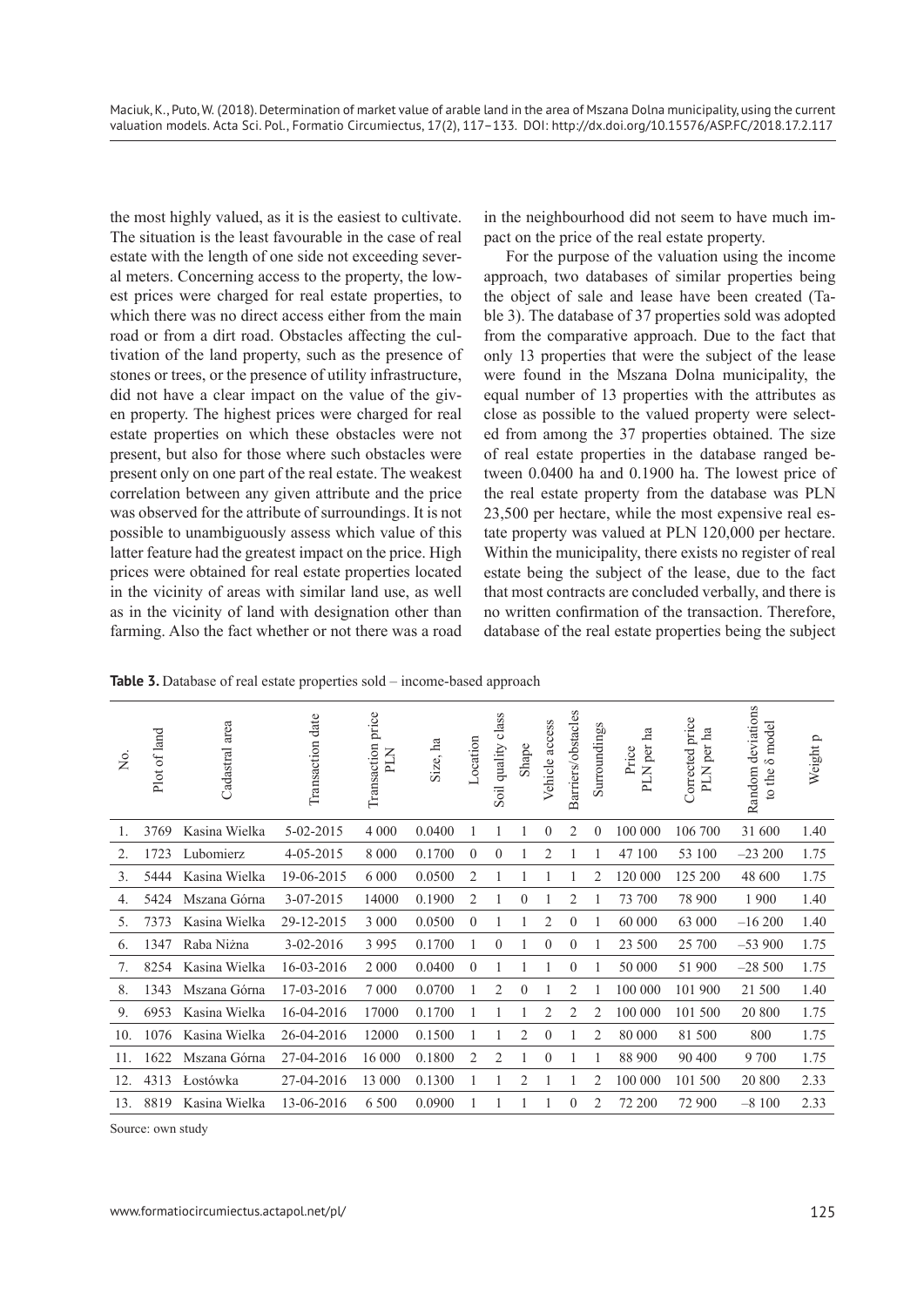of the lease was collected based on the data of lease offers, available in August 2016 (see: Table 4). Size of the real estate properties from the database ranged from 0.0720 ha to 0.2200 ha. The annual rent for the lease of real estate from the database remained in the range between PLN 3,000 per hectare and PLN 6,300 per hectare. The highest number of agricultural properties designated for rent or lease, corresponding to the specified criteria, was found in Kasina Wielka and Kasinka Mała. Having analysed the database and its attributes, it can be observed that the largest impact on the price resulted from the soil quality class of the leased land, as well as from its surroundings. Also, the access to the property was not without significance for the amount of the rent, above all the direct access from the main road. On the other hand, the obstacles present on the land property had the smallest impact on the amount of rent charged.

| Σó,              | Cadastral area | Size, ha | Location       | class<br>Soil quality | Shape    | Vehicle access | Barriers/obstacles | Surroundings   | Annual rent<br>NTd | Annual unit rent<br>per ha<br><b>NTd</b> | Weight p |
|------------------|----------------|----------|----------------|-----------------------|----------|----------------|--------------------|----------------|--------------------|------------------------------------------|----------|
| 1.               | Kasina Wielka  | 0.0720   | 1              | 1                     |          | 1              | 1                  | 1              | 450                | 6250.00                                  | 3.5      |
| 2.               | Kasinka Mała   | 0.0880   | 1              | 2                     | 1        | 1              | 1                  | $\overline{2}$ | 550                | 6250.00                                  | 1.8      |
| 3.               | Kasina Wielka  | 0.1000   | 1              | 1                     | 2        | $\overline{2}$ | $\theta$           | 1              | 300                | 3000.00                                  | 1.4      |
| $\overline{4}$ . | Kasinka Mała   | 0.1300   | 1              | 2                     | 1        | $\overline{2}$ | $\overline{2}$     | $\overline{2}$ | 700                | 5384.62                                  | 1.4      |
| 5.               | Łostówka       | 0.1500   | 1              | 1                     | 1        | 1              | 1                  | 1              | 500                | 3333.33                                  | 7.0      |
| 6.               | Mszana Górna   | 0.1580   | 1              | $\theta$              | 1        | $\theta$       | 1                  | $\Omega$       | 600                | 3797.47                                  | 1.8      |
| 7.               | Mszana Górna   | 0.1600   | $\mathbf{1}$   | 1                     | 1        | 1              | 1                  | 1              | 600                | 3750.00                                  | 7.0      |
| 8.               | Kasinka Mała   | 0.1700   | $\overline{2}$ | $\overline{2}$        | 1        | $\overline{2}$ | 1                  | $\overline{c}$ | 900                | 5294.12                                  | 1.4      |
| 9.               | Kasinka Mała   | 0.1800   | $\overline{2}$ | $\overline{2}$        | $\theta$ | $\overline{2}$ | 1                  | 2              | 800                | 4444.44                                  | 1.2      |
| 10.              | Kasina Wielka  | 0.2000   | 1              | 1                     | 1        | 1              | 1                  | 1              | 650                | 3250.00                                  | 7.0      |
| 11.              | Lubomierz      | 0.2000   | $\theta$       | $\theta$              | $\theta$ |                |                    |                | 900                | 4500.00                                  | 1.4      |
| 12.              | Mszana Górna   | 0.2100   | $\overline{2}$ | $\overline{2}$        | 1        | 1              | $\theta$           | 1              | 800                | 3809.52                                  | 1.4      |
| 13.              | Kasina Wielka  | 0.2200   | 1              |                       |          |                | $\overline{2}$     | $\overline{2}$ | 800                | 3636.36                                  | 1.8      |

Source: own study

# **PRACTICAL CONSIDERATIONS**

An agricultural plot located in Łostówka No. 4313 with an area of 0.1300 ha (see: Figure 2) was selected as the real estate property that was subjected to evaluation. Łostówka is a village located in the Beskid Wyspowy mountain range, with a population of around 1,500 people. Soil qualities classes IV, V and VI are prevalent in the village. Although these soil classes cannot be classified as very good, there are still many working farms in the area of Łostówka. This particular real

estate property was chosen due to the fact that its area remained within the range of the databases selected in both the comparative and the income-based approach. In addition, it had attributes that were assumed as medium (average) on the scale (see: Table 5).

The property subject to valuation is located in the central part of the Mszana Dolna municipality, and it is covered by the MPZP local plan, being designated as farmland.

The real estate property subject to valuation is located in the vicinity of agricultural and built-up prop-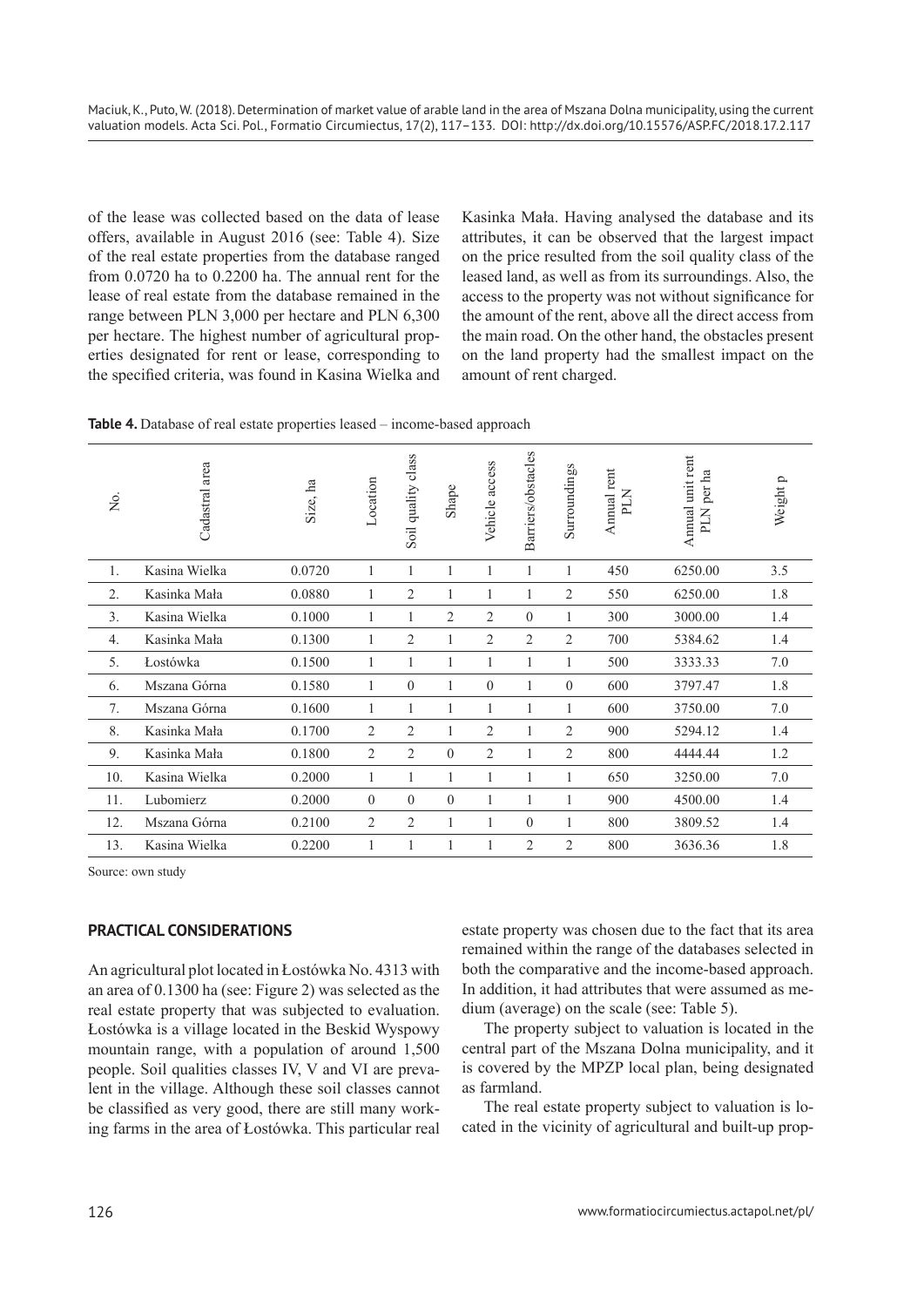| Area<br>Plot     | Size, ha | Location      | Soil quality  | Shape         | Access        | Obstacles     | Surroundings  |
|------------------|----------|---------------|---------------|---------------|---------------|---------------|---------------|
| Łostówka<br>4313 | 0.1300   | Average $(1)$ | Average $(1)$ | Average $(1)$ | Average $(1)$ | Average $(1)$ | Average $(1)$ |

**Table 5.** Attributes of the real estate property subject to valuation

Source: own study



**Fig. 2.** Real estate property subject to valuation – Łostówka, plot no. 4313 (URL4 2017).

erties. It is a V-class arable land plot of rectangular shape. A dirt road leads to the property. In the vicinity of the valued property, various land use designations are present, but with a predominance of farmland and forest areas. The nearest main road is located approximately 20 metres from the property.

In the comparative approach, the valuation of the agricultural real estate property was carried out using the statistical analysis method of the market, with the linear multiple regression model. The distribution of the real estate properties from the database has been presented in Figure 3. The turquoise colour denotes the real estate properties from the database adopted for the valuation, while the black colour denotes the actual property that is being appraised.

In the first step, price adjustments were made due to time, using linear regression, as more than 12 months elapsed between the date of the last transaction from the database and the first one. The date for which the prices were updated is August 2016. Total price-time correlation coefficient  $r = -0.11$  as well as standard de-



**Fig. 3.** Distribution of real estate properties adopted in the valuation process using the comparative approach (source: own study)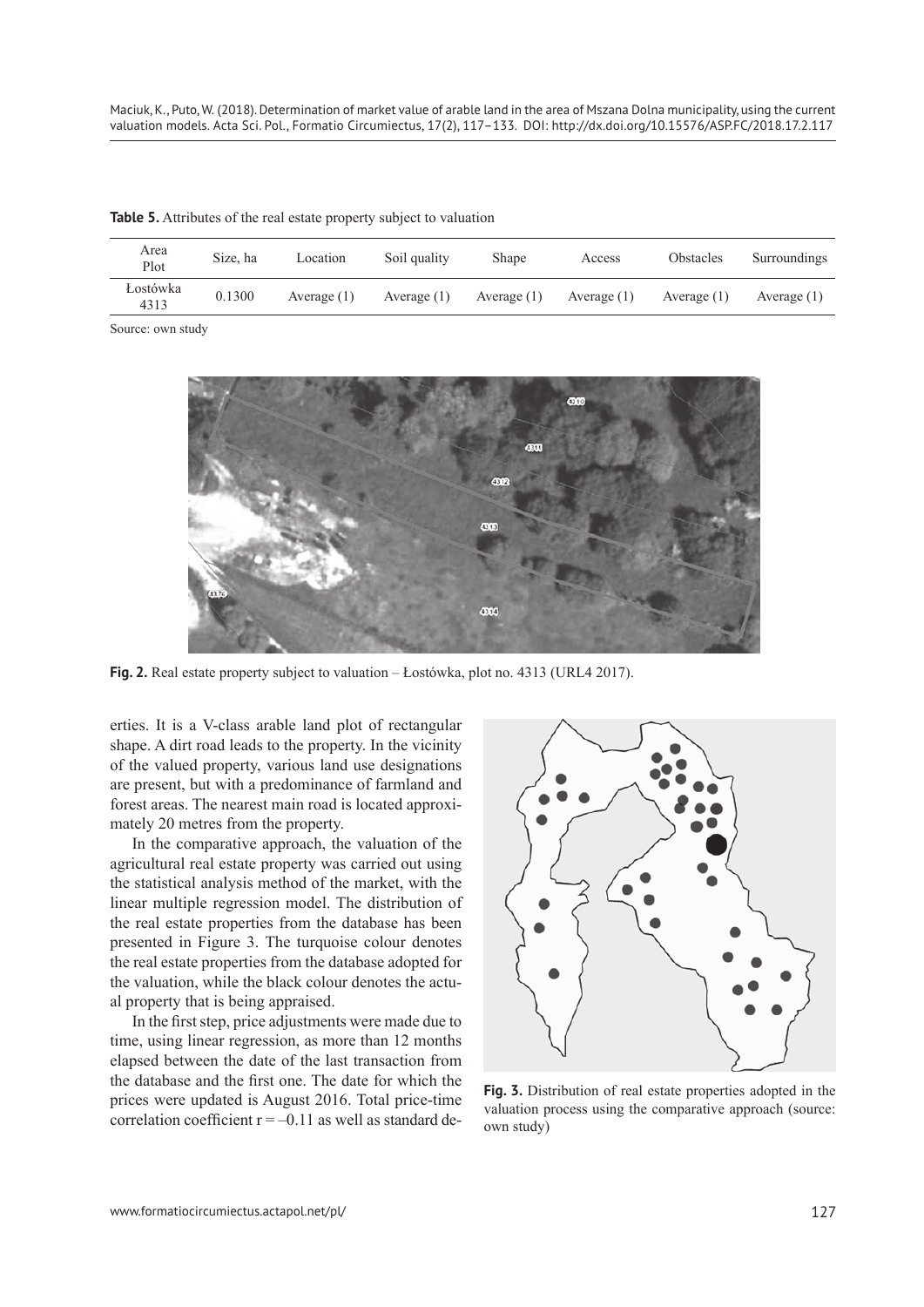viations σ (c) = 4.43 PLN and σ (t) = 5.56 months have been calculated. Using the formula (1), linear regression coefficient was calculated, which determines the most probable increase in the unit price for each month  $B = PLN$  900 per hectare per month, as well as the regression straight line parameter, describing the forecast price in zero month, according to the formula (2)  $A =$ PLN 10.40 Having the above data, it was possible to calculate the prices adjusted for the valuation date according to the formula (3). Values of random deviations of adjusted prices to the prices from the regression model were calculated from the formula (4). In Table 2, the adjusted property prices were presented, from the database of the real estate properties adopted for the valuation, and the value of random deviations to the model. Next, a correlation matrix was determined, whose elements are linear correlation coefficients  $r_i$  between variables  $X_i$  and  $X_j$ . On the basis of the aforementioned matrix, regression coefficients of the variable *c* relative to the variables  $X_i$  were calculated, that is, between the attributes and the price. The resultant correlation matrix (see: Table 6) is as follows:

|  |  |  |  |  |  | Table 6. Correlation matrix of attributes and prices in the comparative approach |  |
|--|--|--|--|--|--|----------------------------------------------------------------------------------|--|
|--|--|--|--|--|--|----------------------------------------------------------------------------------|--|

|                      | Size $(a_1)$ | Location $(a_2)$ | $\left( \begin{smallmatrix} a\end{smallmatrix} \right)$<br>Soil quality | $\binom{a}{b}$<br>Shape - | (a)<br>Access | Obstacles $(a_6)$ | Surroundings $(a_7)$ | Price   | Share of standardized<br>weight in explaining<br>the price |
|----------------------|--------------|------------------|-------------------------------------------------------------------------|---------------------------|---------------|-------------------|----------------------|---------|------------------------------------------------------------|
| Size $(a_1)$         | 1.00         | 0.15             | $-0.13$                                                                 | $-0.17$                   | $-0.17$       | 0.06              | 0.12                 | $-0.41$ | $10\%$ <sup>2</sup>                                        |
| Location $(a_2)$     | 0.15         | 1.00             | 0.21                                                                    | $-0.08$                   | 0.01          | 0.09              | 0.19                 | 0.33    | 6%                                                         |
| Soil quality $(a_2)$ | $-0.13$      | 0.21             | 1.00                                                                    | 0.32                      | 0.24          | 0.34              | 0.24                 | 0.67    | 27%                                                        |
| Shape $(a_4)$        | $-0.17$      | $-0.08$          | 0.32                                                                    | 1.00                      | 0.18          | 0.01              | 0.36                 | 0.54    | 17%                                                        |
| Access $(a_5)$       | $-0.17$      | 0.01             | 0.24                                                                    | 0.18                      | 1.00          | 0.19              | 0.32                 | 0.47    | 13%                                                        |
| Obstacles $(a_{c})$  | 0.06         | 0.09             | 0.34                                                                    | 0.01                      | 0.19          | 1.00              | 0.27                 | 0.55    | 18%                                                        |
| Surroundings $(az)$  | 0.12         | 0.19             | 0.24                                                                    | 0.36                      | 0.32          | 0.27              | 1.00                 | 0.39    | 9%                                                         |
| Price                | $-0.41$      | 0.33             | 0.67                                                                    | 0.54                      | 0.47          | 0.55              | 0.39                 | 1.00    |                                                            |

Source: own study

The last column in Table 6 shows the standardized weight percentage for each attribute in explaining the price. For the adopted real estate database, using the model (5), a determination coefficient (6) was calculated to determine the degree of adjustment of the regression model to the set of information representing the prices and the property's attributes. We thus obtained  $R^2 = 95.2\%$ , which means that prices are explained by the attributes in more than 95%. Having performed the calculation, the following values of regression coefficients (8) and their standard deviations (9) were obtained:

$$
\hat{a}_0 \pm \sigma(\hat{a}_0) = 3.06 \pm 0.61\n\hat{a}_1 \pm \sigma(\hat{a}_1) = -0.30 \pm 0.04\n\hat{a}_2 \pm \sigma(\hat{a}_2) = 1.68 \pm 0.23\n\hat{a}_3 \pm \sigma(\hat{a}_3) = 1.52 \pm 0.30\n\hat{a}_4 \pm \sigma(\hat{a}_4) = 2.33 \pm 0.29\n\hat{a}_5 \pm \sigma(\hat{a}_5) = 1.01 \pm 0.23\n\hat{a}_6 \pm \sigma(\hat{a}_6) = 2.19 \pm 0.24\n\hat{a}_7 \pm \sigma(\hat{a}_7) = -0.07 \pm 0.26
$$
\n(17)

From the comparison of the values of regression coefficients and their standard deviations, it can be observed that the "surroundings"  $(a_7)$  attribute did not

<sup>&</sup>lt;sup>2</sup> Negative weight percentage for the attribute in explaining the price.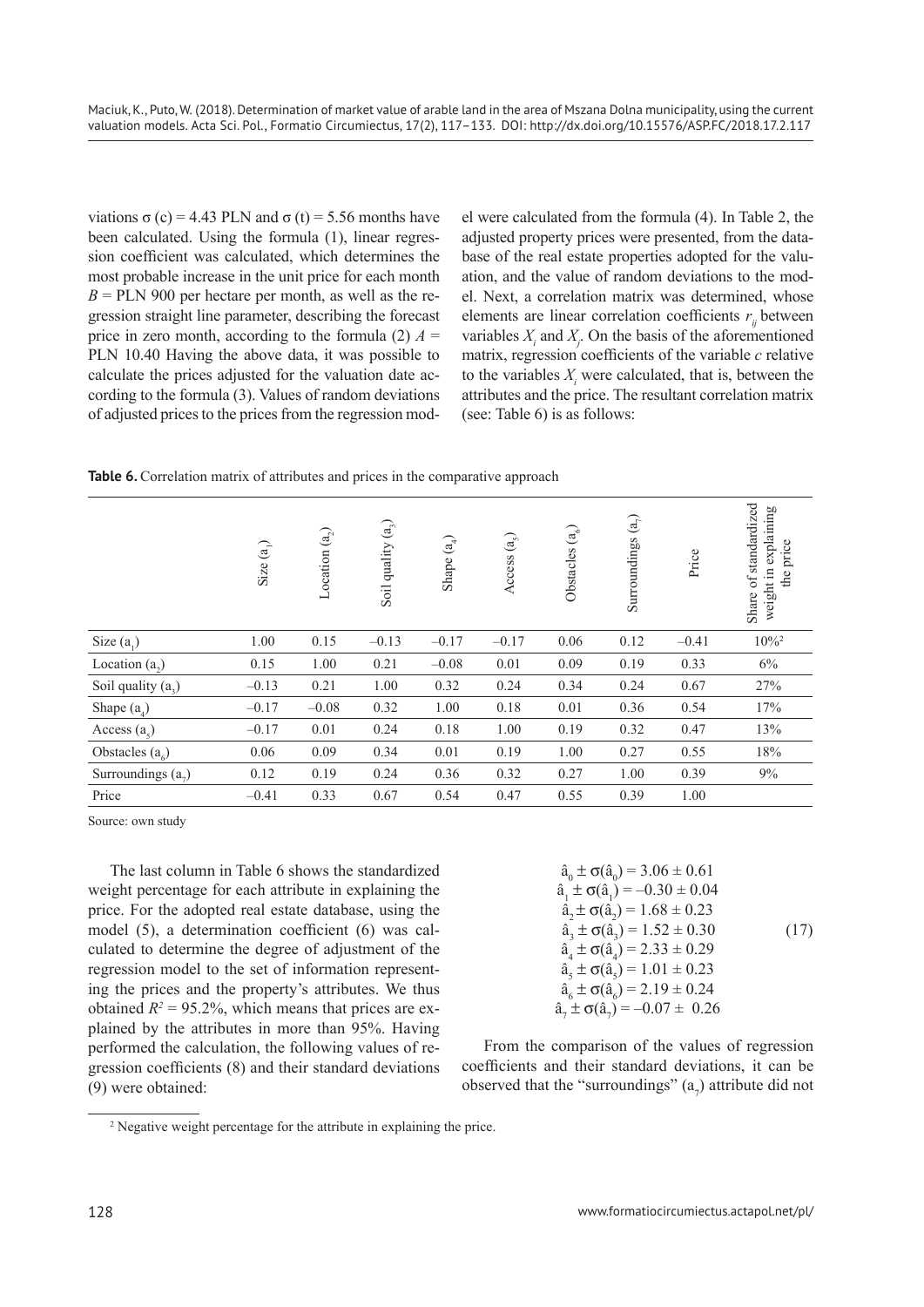have a significant impact on the explanation of the variability of prices in the database, in the multiple regression model. The determined market value of the real estate property under appraisal, according to the matrix product (10), based on the data from Table 5 and the value of regression coefficients (17), amounts to  $w = 70,700$  PLN per hectare. Having multiplied the resulting value of the property by the size (surface area) of that property, the value of the entire property under appraisal was obtained (12) as  $W_{\text{wyc}} = PLN$  9,196. The resulting value of the property being appraised falls within the range of prices of similar properties from the database, selected for comparison. The lowest unit price of real estate property from the database adopted for comparison is PLN 25,400 per hectare, while the highest one is PLN 197,700 per hectare, with the average of PLN 88,400 per ha.

In the income-based approach, the valuation was made using the investment method, with the simple capitalization technique. Figure 4 shows the distribution of the real estate properties selected for analysis in the Mszana Dolna municipality. The real estate properties, being the subject of lease, were marked with colour red; sold properties were marked in turquoise; while the particular property being appraised was marked with black.

The price adjustment was made relative to the time of real estate sale, from the database of properties sold, using linear regression. The total correlation coefficient was calculated, which is:  $r = 0.07$ , and standard deviations were determined at:  $σ$  (c) = 2.72 PLN, and since:  $σ(t) = 5.46$  months. Also the regression straight line coefficient was calculated according to the formula (1), which determines the most probable increase in the unit price for each month  $B = 400$  PLN per hectare per month, as well as the regression straight line parameter describing the forecast price in the zero month (2)  $A = PLN$  7.51. Having the above parameters, an adjustment was made relative to the valuation date, using the formula (3); then, using the formula (4), the values of random deviations of adjusted prices to the prices from the regression model were determined. In the database, for each property, attributes were indicated that have the same value as the property being appraised. Next, for each property, the weights *p* were calculated from the following formula:

$$
p = \frac{7}{1 - n} \tag{18}
$$

where:

 $n$  – number of attributes of the analysed real estate property different from the attributes of the real estate property being valuated.

From the above operation, we received the average weighted unit price of the valuated property in the database of properties sold, as  $C = 81,000$  PLN per hectare. By analogy, using the database of the real estate being the subject of the lease, using the formula (18), the average annual unit rent  $D = PLN$  4,100 per hectare was calculated. Based on the analysis of the real estate market of similar properties being the object of transactions and lease, the simple capitalization rate was determined on the basis of the formula (15) as  $W<sub>k</sub> = 19.93$ . The value of the capitalization rate obtained means that in almost twenty years, the sum of forecasted revenues is likely to offset the market value of the property. In order to calculate NOI (Polish: DON) from the formula (13), real estate properties with identical attributes as the property being valued were selected from the leased real estate database, and



**Fig. 4.** Distribution of real estate properties adopted in the valuation process using the income-based approach (source: own study)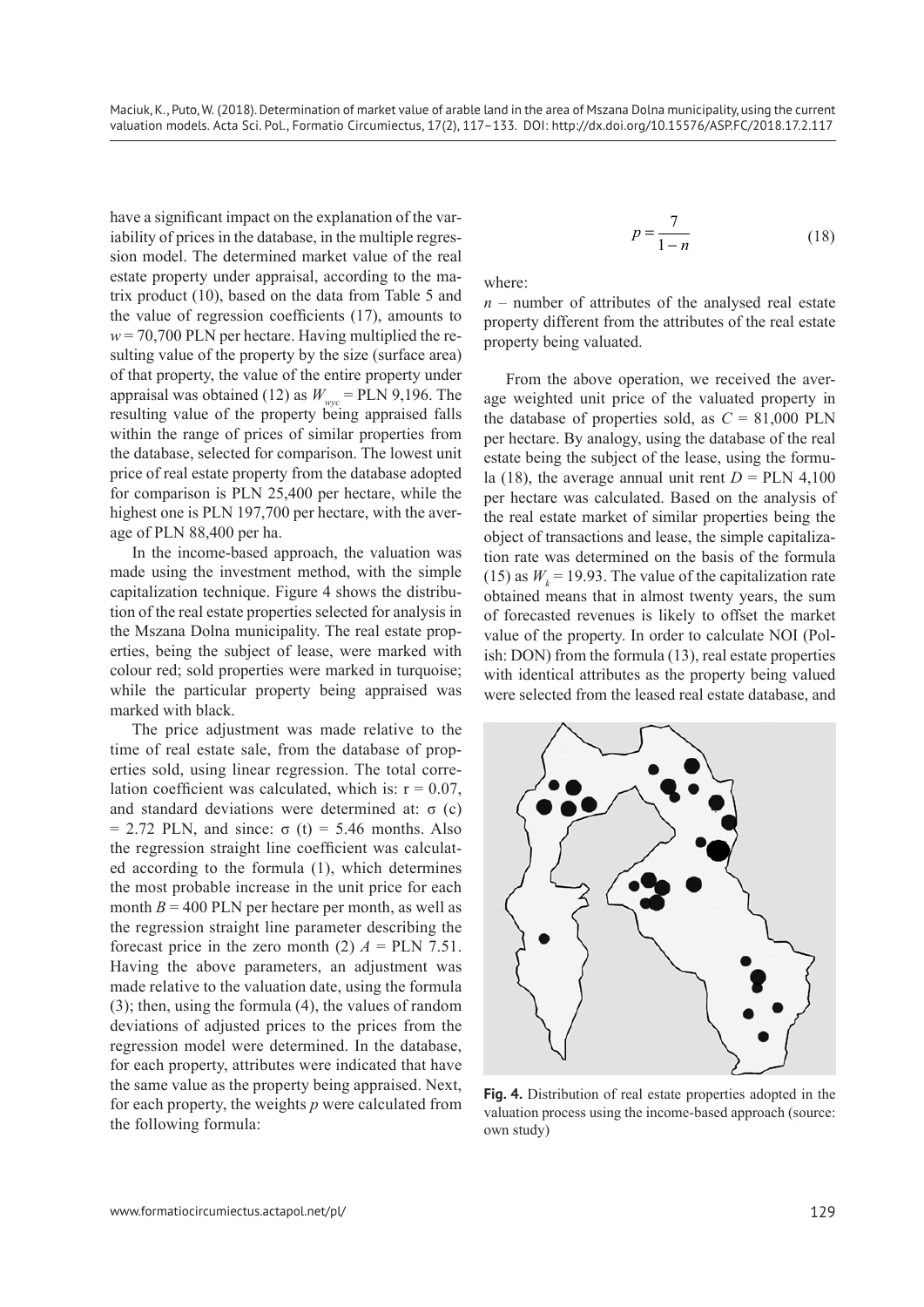| Χo.      | Area          | ha<br>Size, | ocation<br>⊢ | quality<br>Soil | Shape | Access | Obstacles | Surroundings | tare<br>$\mathbb{E}$<br>ann<br>$\sec$<br>ent,<br>djusted<br>g<br>init<br>黃 |
|----------|---------------|-------------|--------------|-----------------|-------|--------|-----------|--------------|----------------------------------------------------------------------------|
| 5.       | Łostówka      | 0.1500      |              |                 |       |        |           |              | 3333.33                                                                    |
| 7.       | Mszana Górna  | 0.1600      |              |                 |       |        |           |              | 3750.00                                                                    |
| 10.      | Kasina Wielka | 0.2000      |              |                 |       |        |           |              | 3250.00                                                                    |
| valuated | Łostówka      | 0.1300      |              |                 |       |        |           |              |                                                                            |

**Table 7.** Real estate properties adopted for the valuation using the pairwise comparison approach

Source: own study

then the average income was calculated using the pairwise comparison method (see: Table 7).

Due to the fact that the properties had identical attributes, the average annual PGI (Polish: PDB) was calculated as the average of three incomes of PLN 3,444.44. In order to calculate net operating income, operating losses and costs should be deducted from the PGI (PDB). For the purpose of the analysis, we have assumed losses at the level of 0, with respect to the shortest lease period in the market, namely, 1 year. In turn, the OC (Polish: WO) for the land being valuated amounts only to real estate tax, and due to the fact that the land is designated to agricultural use in class V, it is exempt from agricultural tax. Therefore, according to the formula  $(13)$ , the NOI  $(DON) = PLN$  3,444.44, and the calculated  $w_k$  = 19.93 PLN, therefore the value of 1 hectare of the real estate property, according to the formula (14), is  $W = 68,634$  PLN / ha. As a result, the value of the property being appraised, calculated with the formula (11), is  $W_{\text{wyc}} =$  PLN 8,922. The property value obtained is similar to the value obtained using the comparative approach, and it falls within the price range of similar real estate properties selected for valuation, which is between PLN 23,500 per hectare and PLN 120,000 per hectare.

In the mixed approach, the real estate property was valuated using the method of land index estimates. The property is situated in tax district IV, and it is a class V agricultural land. The land is located near a road, in the vicinity of agricultural property and built environment with single-family holdings. The valued property has the shape of a rectangle. The average rye grain purchase price for Małopolska, adopted as of 25 August 2016, was PLN 55 per deciton (URL5, 2017). Table 1 shows the estimated land index in rye grain decitons from 1 hectare of arable land for the valued property, amounting to 20. Based on a site visit, the values of adjustment coefficients for the valued property have been determined:

 $v_1 = 0.10$  – location of the property in relation to main road – very good

 $v_2 = 0.10$  – quality of access road – very good

 $v_3 = 0.05$  – threat of erosion – not present

 $v_4 = 0.20$  – conditions of cultivation – very good

 $v<sub>5</sub> = 0.05 - farming culture - good$ 

 $v_6 = 0.05$  – scale of environmental pollution – low

 $v_7 = 0.00$  – land use structure – advantageous

 $v_8 = 0.05$  – presence of irrigation devices – not present

 $v<sub>9</sub> = 0.05$  – presence of infrastructure that would hinder the use of farming technologies – not present

The sum of all coefficients for the valued real estate is 0.65. According to formula (16), the value of this property, rounded up to full zloty (PLN) is  $W_{wyc}$ = PLN 236. The value obtained is underestimated, and inadequate compared to the values obtained in the previous approaches. This is mainly due to the poor quality of the soil in the valued property (V class), and the location of the property in the fourth tax district, which affected the value of the estimated ratio, and thus the value of the property being appraised.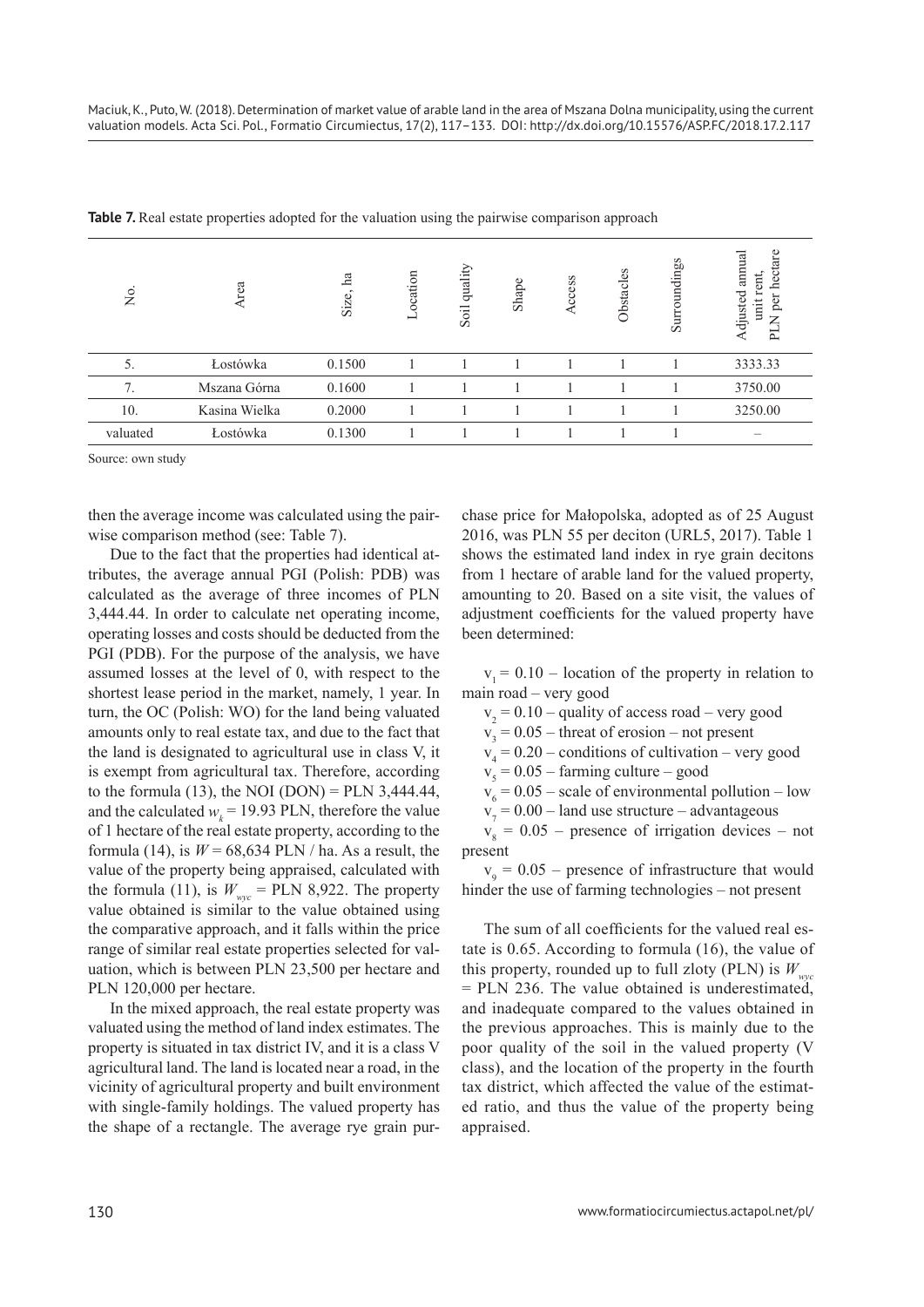## **CONCLUSIONS**

Mszana Dolna is a rural municipality located in the Lesser Poland region, the Limanowski *poviat* (district), and it consists of 9 localities. Approximately 50% of its area is agricultural land, and 45% are forests, therefore, this municipality cannot be described as typically agricultural. The subject of the present work was to determine the value of an agricultural property located in the Mszana Dolna municipality, using three valuation approaches. The property being appraised, with an area of 0.1300, located in Łostówka, demonstrated mean (average) values for each of the attributes that described it. The database of purchase and sale transactions of agricultural real estate properties between June 2014 and August 2016 was developed based on the register of real estate prices and values, and it was prepared for valuation using the comparative approach. Initially, the database included 162 transactions, but about 40% of the real estate properties therein missed the descriptive data, which is why they were not included in the valuation process. For each property from the database, descriptive attributes such as: area, location, soil quality class, shape, access, obstacles, and surroundings have been established. As demonstrated by the multiple regression analysis, these attributes explain over 95% of the property value. Of all attributes, the class of land and the shape of the plot had the greatest impact on the price of the property, whereas the attribute of "surroundings" had the least impact on property prices.

The local market of the Mszana Dolna municipality is not rich in agricultural properties for lease. Only 13 transactions were found corresponding to the attributes of the valued property. No register of leased property prices is kept for the municipality area, as these contracts are usually concluded verbally, without confirmation in writing. Given the lack of necessary information, leased real estate properties selected for the valuation were obtained from offer-based transactions. This hindered conducting the valuation using the income-based approach. The resulting database is heterogeneous, and often the prices of lease in relation to the attributes of the property are overstated.

The method of land index estimates does not reflect market prices. The obtained value of the appraised property is less than 3% of the value obtained in the valuation when using the comparative and income-based approaches. Low soil quality, on which the appraised property is located (V class), and location in the fourth tax district, have an impact on such a low price, which affects the low value of the estimated index.

As follows from the valuation of agricultural real estate using various approaches, the obtained values demonstrate very large differences. In the valuation using the comparative and income approach, similar values of the appraised real estate property were obtained, differing by only approximately 3%. This result shows that the properties in the valuation databases were well matched, as they shared similar attributes. However, poor soil quality in this area may not encourage farmers to invest in arable land.

The value of the agricultural real estate property being assessed, as obtained using the mixed approach, is completely different from the actual prices of real estate in the analysed market, and this means that it should not be used in practice. In the analysed case, the obtained value cannot be considered to reflect market prices. In practice, in the absence of market transactions of real estate similar to the one being valued, it would be more appropriate to use a database of similar real estate properties located in the neighbouring municipalities, with a similar area and structure to the municipality in which the property being appraised is located. In addition, the table of land index estimates (see: Table 1) was established in 2004, and therefore it would be advisable to bring it up to date, so that the results produced in the valuation with the method of land index estimates would be closer to the actual market value.

### **References**

- Borcz, J., Kowalczyk, Z. (2003). Analiza rynku nieruchomości rolnych na terenie gminy Gdów w aspekcie technicznej restrukturyzacji rolnictwa. Inżyn. Roln., 52(10), 139–145.
- Dudzińska, M. (2010). Czynniki determinujące wartość rynkową gruntu rolnego i wartość gruntu w postępowaniu scaleniowym. Acta Sci. Pol., Administratio Locorum, 9(4), 19–28.
- Dydenko, J. (2015). Szacowanie nieruchomości. Rzeczoznawstwo majątkowe. Wolters Kluwer, Warszawa.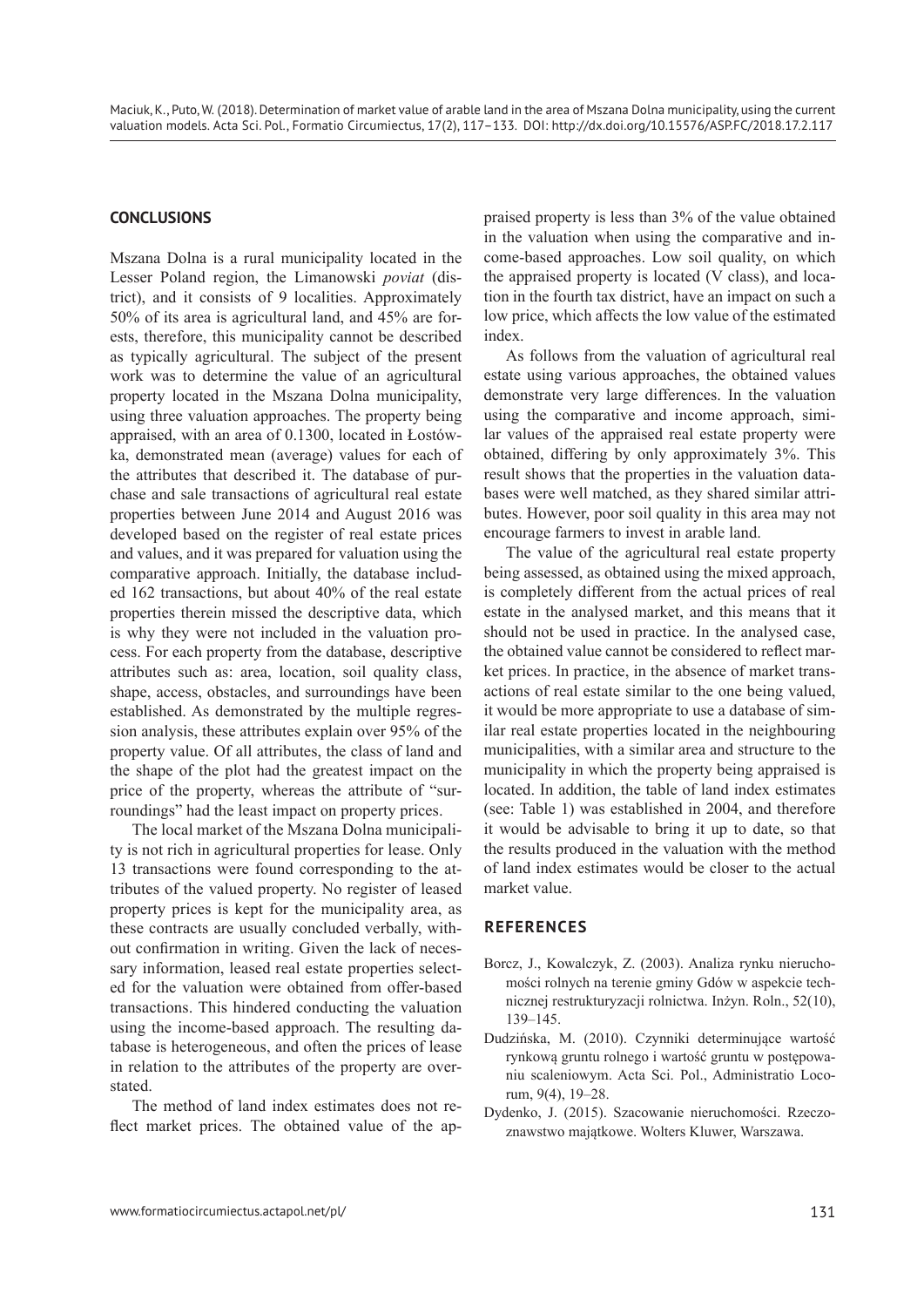Maciuk, K., Puto, W. (2018). Determination of market value of arable land in the area of Mszana Dolna municipality, using the current valuation models. Acta Sci. Pol., Formatio Circumiectus, 17(2), 117-133. DOI: http://dx.doi.org/10.15576/ASP.FC/2018.17.2.117

- Cichociński, P., Parzych, P. (2006). System informacji geograficznej jako niezbędny element powszechnej taksacji nieruchomości. Geodezja, 12(2), 139–145.
- Czaja, J. (2001). Metody szacowania wartości rynkowej i katastralnej nieruchomości. Wydawnictwo Komp -System, Kraków.
- Gawroński, K., Prus, B. (2005). Lokalny rynek nieruchomości oraz wybrane czynniki kształtujące ceny nieruchomości rolnych i działek budowlanych na przykładzie miasta Niepołomice. Infrastr. Ekol. Ter. Wiej., 4, 7–18.
- Konowalczuk, J., Urbańczyk, K., Bojar, Z., Małęcki, Z., Kalus, S. (1998). Standard V.4 Wycena Nieruchomości Rolnych. Rada Krajowa PFSRM, Warszawa.
- Kozioł-Kaczorek, D. (2014). Wycena nieruchomości rolnych z wykorzystaniem Analitycznego Procesu Sieciowego. Probl. World Agric., 29(14), 111–120.
- Kozioł-Kaczorek, D, Parlińska, M. (2011). Zmienne decydujące o wartości rynkowej nieruchomości rolnej z zastosowaniem AHP. Rocz. Nauk. Stowarzyszenia Ekonomistów Rolnictwa i Agrobiznesu,13(2), 236–239.
- Kucharska-Stasiak, E. (2009). NI 2 Zastosowanie podejścia dochodowego w wycenie nieruchomości. Rada Krajowa PFSRM, Warszawa.
- Laskowska, E. (2011). Inwestowanie na rynku gruntów rolnych w Polsce. Rocz. Nauk Roln., 98(3), 150–159.
- Lasota, T., Stanek, L. (2016). Analiza rynku nieruchomości powiatu wrocławskiego na tle studiów uwarunkowań i kierunków zagospodarowania przestrzennego gmin. Prace Nauk. Uniwersytetu Ekonomicznego we Wrocławiu, 418, 209–218.
- Pietrzykowski, R. (2011). Kształtowanie się cen ziemi rolniczej ze względu na wybrane czynniki użytkowo-rynkowe. Zesz. Nauk. SGGW, Problemy Rolnictwa Światowego, 26(11), 138–147.
- Siejka, M. (2011). Analiza rynku nieruchomości rolnych na przykładzie wiejskich gmin powiatu krakowskiego. Infrastr. Ekol. Ter. Wiej., 3, 265–273.
- Zydro, A., Kayzer, D., Adamowicz, K. (2016). Attributes

affecting the value of undeveloped real property based of municipalitys of Komorniki and Murowana Goślina. Ekonomia i Środowisko, 59(4), 133–142.

- Zydroń, A. (2011). Analiza rynku nieruchomości niezabudowanych w wybranych gminach Wielkopolski. Rocz. Ochrona Środowiska, 13, 2033–2048.
- Zyga, J. (2009) Podobieństwo w wycenie nieruchomości. Budownictwo i Architektura, 5(4), 61–76.
- Rozporządzenie Ministra Finansów z dnia 10 grudnia 2001 r. w sprawie zaliczenia gmin oraz miast do jednego z czterech okręgów podatkowych. Dz.U. 2001, nr 143, poz. 1614 with subsequent modifications.
- Rozporządzenie Rady Ministrów z dnia 21 września 2004 r. w sprawie wyceny nieruchomości i sporządzania operatu szacunkowego. Dz.U. 2004, nr 207, poz. 2109 with subsequent modifications.
- URL1 Rady Gminy Mszana Dolna. (2004, 2005, 2010). Uchwała Rady Gminy Mszana Dolna w sprawie miejscowego planu zagospodarowania przestrzennego Gminy Mszana Dolna. Pobrane z: http://www.mszana. pl/urzad-gminy/urzad-gminy/e-urzad/gospodarka-przestrzenna/uchway-rady-gminy.html.
- URL2 Wikipedia. (2017). Mszana Dolna (gmina wiejska), https://pl.wikipedia.org/wiki/Mszana\_Dolna\_(gmina\_ wiejska).
- URL3 (2017). Mapa Gminy, http://www.mszana.pl/mapa -gminy.html.
- URL4 Geoportal (2017), http://mapy.geoportal.gov.pl/imap/?gpmap=gp0&actions=acShowWgPlot.
- URL5 wiescirolnicze.pl, http://wiescirolnicze.pl/ceny-rolnicze/firmy/malopolskie/zyto/.
- Ustawa z dnia 23 kwietnia 1964 r. Kodeks cywilny. Dz.U. 1964, nr 16, poz. 93 with subsequent modifications.
- Ustawa z dnia 21 sierpnia 1997 r. o gospodarce nieruchomościami. Dz.U. 1997, nr 115, poz. 741 with subsequent modifications.
- Ustawa z dnia 24 marca 1920 r. o nabywaniu nieruchomości przez cudzoziemców. Dz.U. 2017, poz. 2278.

## **Określenie wartości rynkowej gruntu rolnego na obszarze gminy Mszana Dolna aktualnie obowiązującymi modelami wyceny**

### **Abstract**

Celem pracy była praktyczne weryfikacja dostępnych obecnie podejść i algorytmów wyceny na przykładzie nieruchomości rolnej położonej na terenie województwa małopolskiego. Wycenę nieruchomości rolnej przeprowadzono podejściem porównawczym (metoda analizy statystycznej rynku z zas